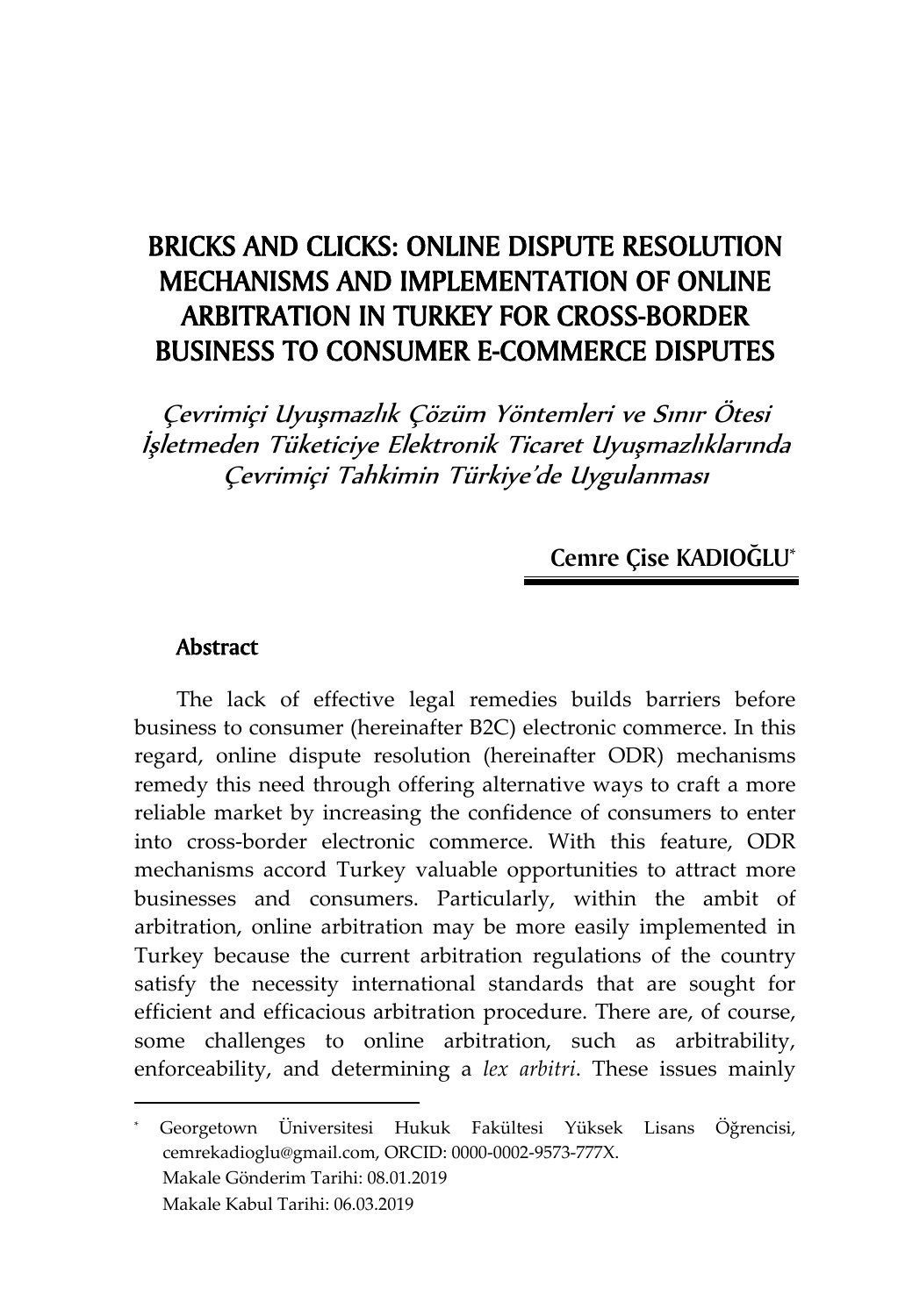arise out of courts' efforts to interpret laws in a way most favorable to consumers. As an initial step to promote online arbitration, arbitral institutions may incentivize this mechanism *via* their rules. Further, to broaden the scope of Turkish institutions' availability to cross-border users, negotiations for Turkey's accession to ODR platform provided within the European Union should be furthered.

**Keywords:** Online Dispute Resolution, Online Arbitration, Business to Consumer, Electronic Commerce, Cross-Border.

# Öz

Tarafların başvurabilecekleri etkili hukuki yolun bulunmaması, işletmeden tüketiciye elektronik ticaretin gelişmesine engel olmaktadır. Çevrimiçi uyuşmazlık çözüm yolları tüketicilerin sınır ötesi elektronik ticarete olan güvenlerini artırarak daha güvenilir bir pazar oluşturmak adına seçenek sunmaktadır. Çevrimiçi uyuşmazlık çözüm yollarının benimsenmesi, dünyada en çok internet kullanıcısının olduğu ülkelerden biri olan Türkiye'nin daha çok işletme ve tüketiciyi çekmesini sağlayabilecektir. Diğer çevrimiçi uyuşmazlık çözüm yollarına kıyasla Türkiye'de çevrimiçi tahkimin uygulanması tahkim kanunlarının uluslararası standartlara uygun olması; diğer yöntemlerin benimsenmesini zorlaştıran kültürel ve teknolojik engellerin olması nedeniyle daha kolay olacaktır. Çevrimiçi tahkimin önünde de tahkime elverişlilik, tenfiz ve tahkim yerinin belirlenmesi gibi sorunlar bulunmaktadır. Bu sorunlar mahkemelerin kanunları tüketici yararına yorumlamaya çalışmalarından kaynaklanmaktadır. Çevrimiçi tahkim, tüketici yanlısı bir yöntem olduğundan Türk mahkemelerinin yorumlarını ve bakış açılarını değiştirmelerini gerektirmektedir. Bu uyuşmazlık çözüm yöntemini teşvik etmek için tahkim kuruluşları kendi kuralları uyarınca çevrimiçi tahkimi destekleyebilirler. Sınır ötesinde bulunan tüketicilerin bu kurumlara erişimini artırmak için Türkiye'nin Avrupa Birliği'nin sağladığı çevrimiçi uyuşmazlık çözüm platformuna katılımını sağlamak yönünde müzakerelerin ilerletilmesi gerekmektedir.

**Anahtar Kelimeler:** Çevrimiçi Uyuşmazlık Çözüm Yöntemleri, Çevrimiçi Tahkim, İşletmeden Tüketiciye, Elektronik Ticaret, Sınır Ötesi.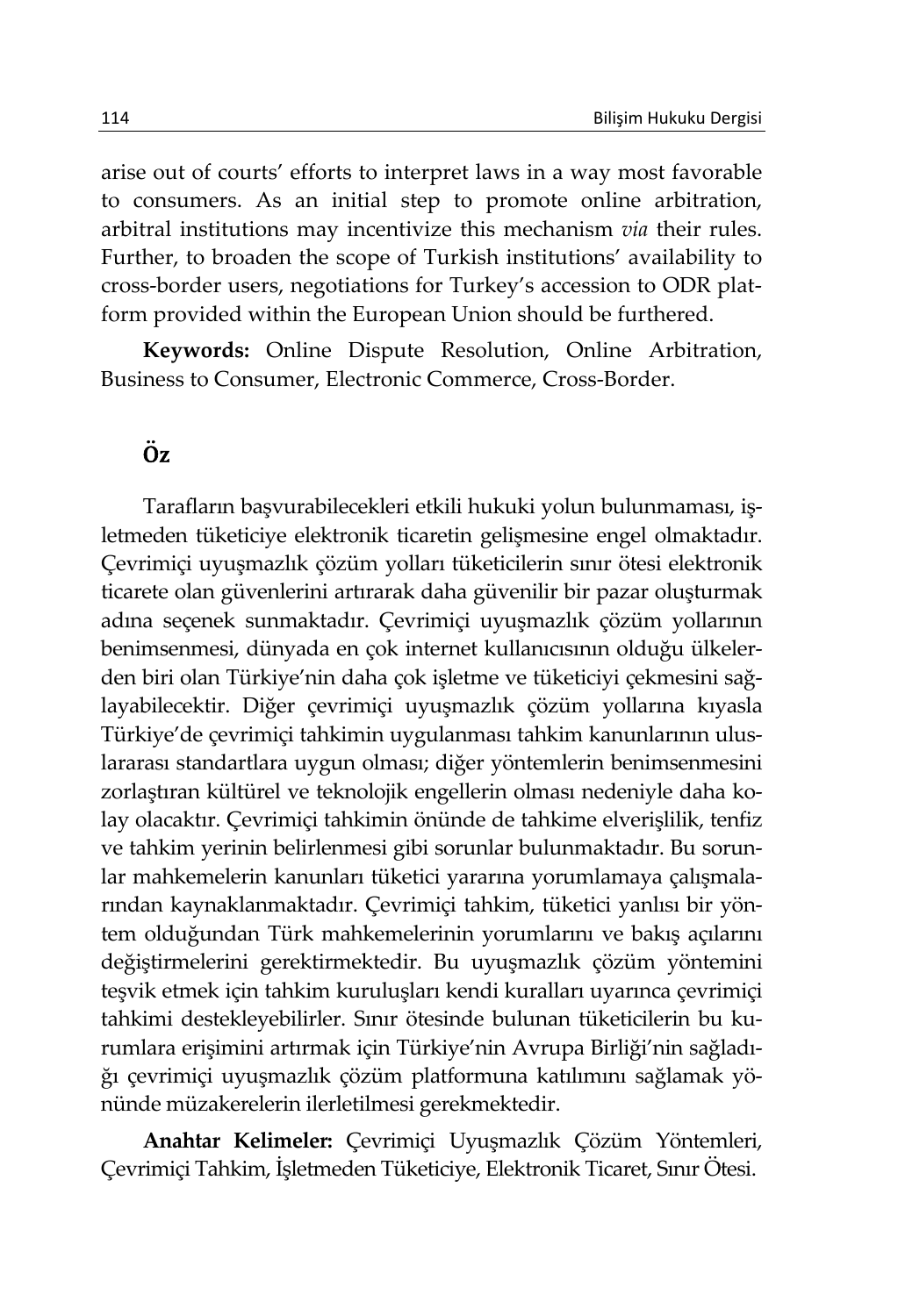## I. INTRODUCTION

 $\overline{a}$ 

High accessibility to the internet, availability of more options for every budget, and its easiness in modern lifestyle increase the number of individuals engaging in electronic commerce (hereinafter e-commerce). Various goods and services for architecture, medicine, education, justice, travel, or accounting are purchased and supplied through the internet. For instance, a student may order a pair of sneakers, enroll in an online certificate program for vocational training, or book a flight for a winter break. From a different perspective, however, the student's engagement in these transactions carry a concomitant risk for her, such never getting the sneakers or getting the wrong ones, not benefitting from the online classes. When she efforts to reach out the customer service, they may never respond. At the end, she might be destined to file a lawsuit or have recourse to alternative dispute resolution.

Things get more complicated when the company and the student are located in different countries. Now, she has to deal with traveling or hiring an attorney in that country. Language barriers, territoriality, jurisdictional questions, and the evidentiary matters will also be added to the increased cost and duration. At the end, the absence of effective legal remedies that would overcome these obstacles builds barriers around international trade and obstructs its harmony. To make the market more reliable and to increase the confidence of the consumers to enter into cross-border e-commerce, an effective dispute resolution mechanism becomes a necessity.<sup>1</sup>

ODR refers to the alternative dispute resolution (hereinafter ADR) methods that are facilitated by technology and conducted through the internet.2 ODR amalgamates the advantages of out-ofthe-court resolution mechanisms with technology and accordingly

<sup>1</sup> Veijo Heiskanen, "Dispute Resolution in International Electronic Commerce," *Journal of International Arbitration* 16, no. 3 (1999): 38.

<sup>2</sup> Maria Mercedes Albornoz, and Nuria González Martin, "Feasibility Analysis of Online Dispute Resolution in Developing Countries," *University of Miami Inter-American Law Review* 44, no. 1 (2012): 46.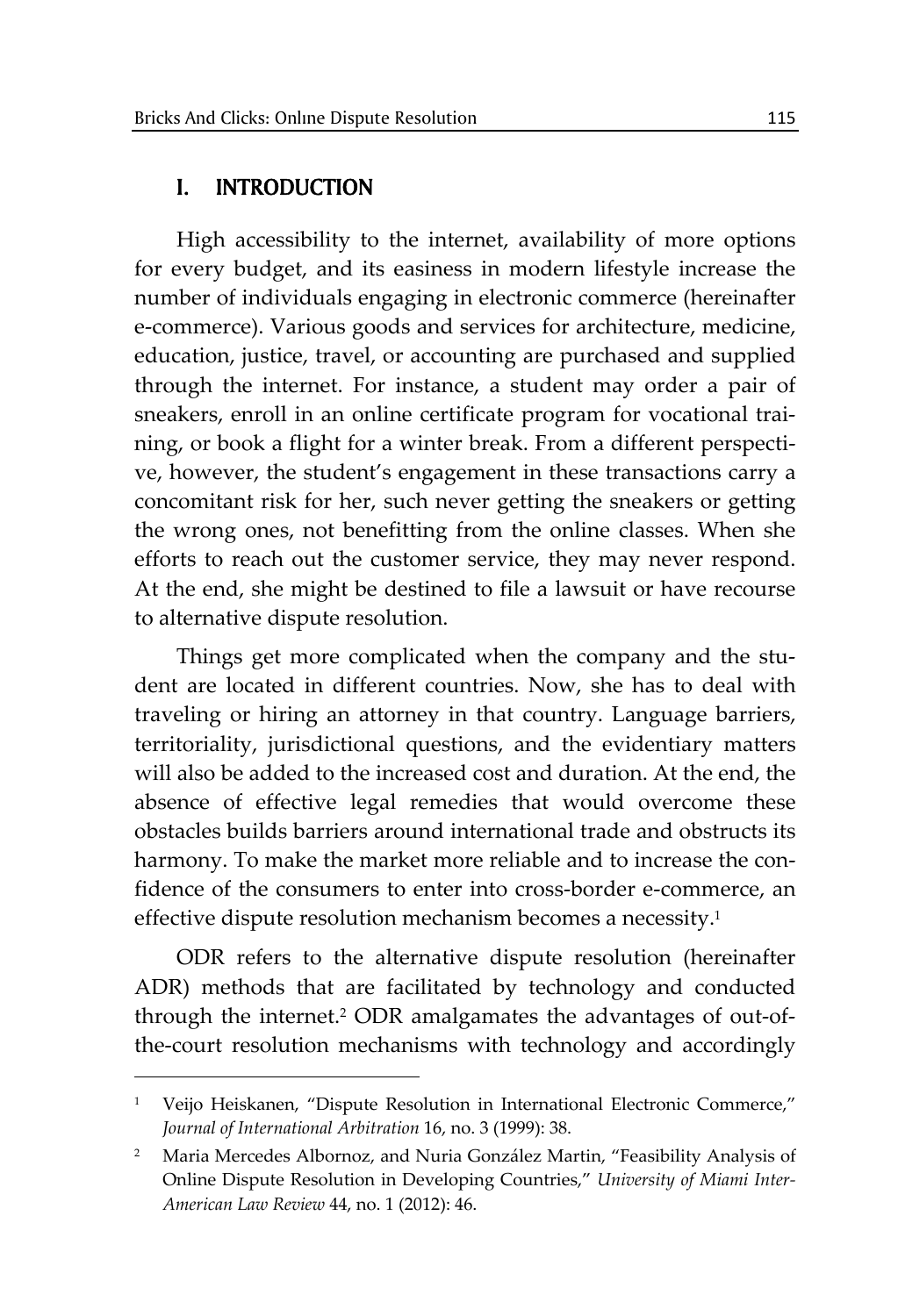provides a quick and effective remedy for the disputes that could arise out of international e-commerce.3 ADR has gained significant importance, especially in international commercial disputes as it provides autonomy, flexibility, expertise, and confidentiality for businesses. Despite all the advantages of it, ADR does not respond to the needs of consumer disputes, which are generally in small amounts. In this respect, ODR has potential not only to eliminate the relatively high legal costs of cross-border ADR and litigation,<sup>4</sup> but also to minimize the legal risks. Particularly, in terms of e-commerce disputes, which are generally cross-border in nature, ODR is far more reasonable and better adaptable.5 ODR is more suitable for B2C disputes. As far as business-to-business (hereinafter B2B) transactions are concerned, ODR may not be a viable option because businesses prioritize confidentiality and the preservation of their trade secrets. Thus, parties to B2B disputes predominantly prefer the physical aspects of conventional methods in terms of evidence-taking, witnesses, and holding hearings.

This article examines how ODR may be implemented, particularly for B2C disputes in Turkey. Turkey is an emerging market for international e-commerce platforms with its high internet penetration<sup>6</sup> and its highest mobile usage rates in the world.7 An ODR mechanism that effectively integrates with national law would supplement international commerce as developed countries could attract more customers from Turkey. At the same time, with the increased reliability of e-commerce, Turkey may invite more businesses and foreign consumers. The article demonstrates that among other ODR mechanisms,

<sup>3</sup> Heiskanen, "Dispute Resolution," 38.

<sup>4</sup> Heiskanen, "Dispute Resolution," 39.

<sup>5</sup> Albornoz, and Martin, "Feasibility Analysis," 48.

<sup>6</sup> The rate of internet penetration in Turkey is 46.3% as of December 2013, the world average is 54.9%. "Usage and Population Statistics," Internet World Stats, accessed December 11, 2018, https://www.internetworldstats.com/top20.htm.

<sup>&</sup>lt;sup>7</sup> Turkey is the eighteenth out of the top twenty countries with highest number of internet users as of December 31, 2017. The number of internet users in Turkey is approximately 56 million. Internet World Stats, "Usage and Population Statistics."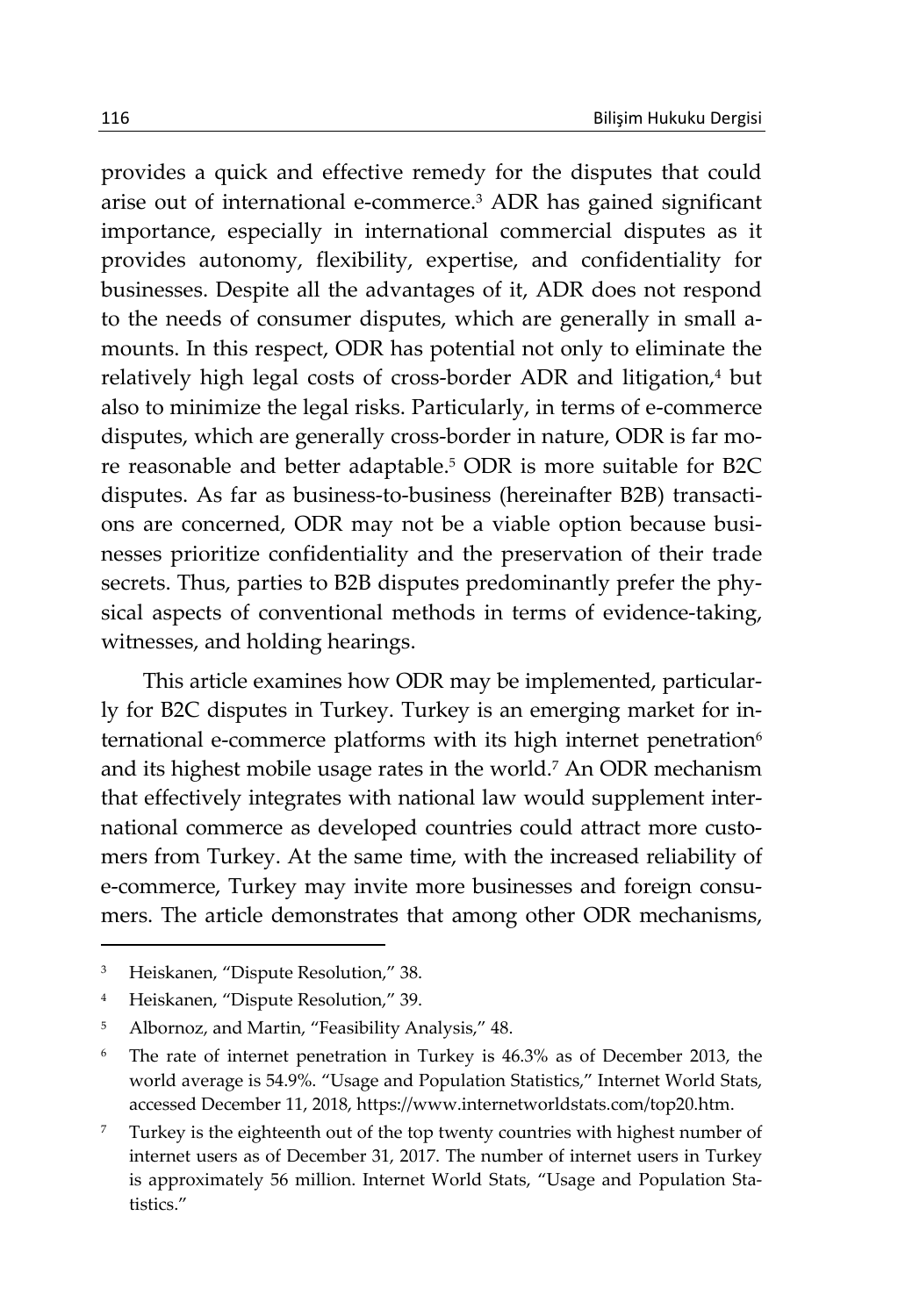Turkey should give more attention to online arbitration because it may be implemented more easily compared to other ADR mechanisms in terms of cultural and technological challenges, and existing arbitration laws that are aligned with international regulations.

Summarily, this paper, first, discusses different types of ODR mechanisms and suggests that online arbitration is the most suitable method to resolve cross-border B2C disputes, second, articulates upon the operation of online arbitration works, third, discusses challenges to online arbitration, and, finally, concludes by demonstrating how online arbitration may be the best fit for B2C disputes under Turkish law.

# II. TYPES of ODR MECHANISMS

 $\overline{a}$ 

ODR is a post-dispute resolution method that consists of mechanisms using either automated systems or technology-assisted mechanisms.8 Automated systems are the online platforms that deal with monetary disputes with the assistance of technology. Automated systems help parties save money and circumvent complex jurisdictional problems, while demanding high-level technological investment and raising questions regarding cybersecurity. Furthermore, automated systems do not address non-monetary claims.<sup>9</sup> Addi-

<sup>&</sup>lt;sup>8</sup> E-commerce disputes may be prevented before they arise by online dispute prevention mechanisms. This article does not address pre-dispute methods for avoiding disputes. See Suatip Yuthayotin, *Access to Justice in Transnational B2C E-Commerce: A Multidimensional Analysis of Consumer Protection Mechanisms* (Switzerland: Springer International Publishing, 2015), 229 for more information on online prevention.

<sup>9</sup> Mohamad Salahudine Abdel Wahab, "The Global Information Society and Online Dispute Resolution: A New Dawn for Dispute Resolution," *Journal of International Arbitration* 21, no.2 (2004): 150. Artificial intelligence eliminates the human involvement. Platforms offer various solutions. For instance, the parties bid and try to find a common ground (*e.g.* Cybersettle, MARS, Intersettle, SmartSettle, Dispute Manager, Esettle.co.uk, WeCanSettle, and SettleOnline); the platform offers optimization programs that proposes solutions and mathematically provides the optimum one after it is exchanged between parties (*e.g.* Computer Aided Negotiation-Web International Network (CAN-WIN) offered by the Resolution Forum) or the platform works through solution sets where the parties answer a set of questions. The program provides possible solutions and parties may agree on that. The database evolves with each dispute entered into the system (*e.g.* SquareTrade used by Ebay).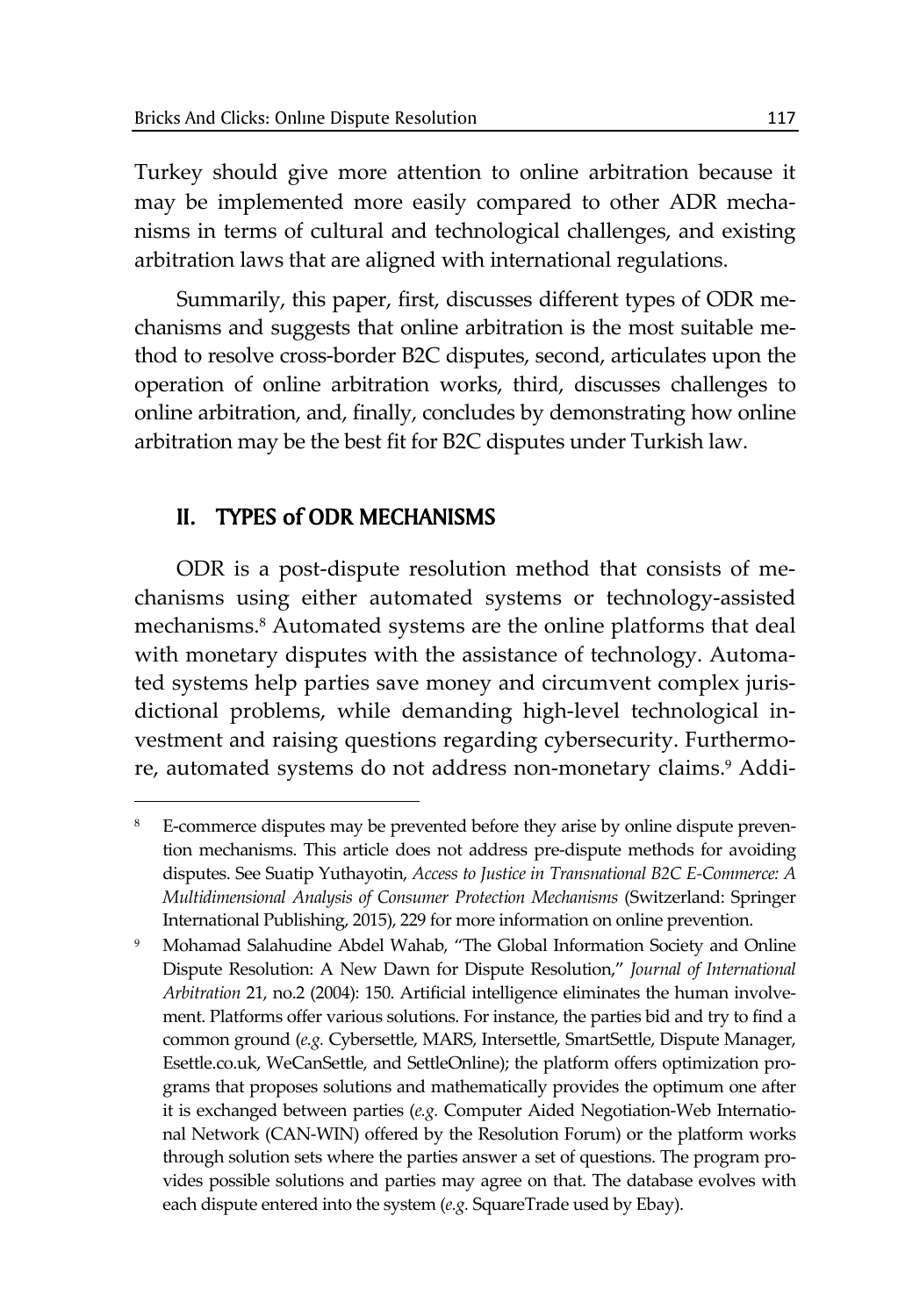tionally, it should not be disregarded that a dispute that is not resolved by a human adds a psychological barrier between physicallydistant parties.10 At the outset, it may be more plausible for Turkey to espouse legally and technically more available technologyassisted mechanisms, rather than embracing automated systems as part of its implementation of ODR.

Unlike automated systems, in technology-assisted mechanisms, the human factor is not eliminated. The parties and neutral, who is the person deciding on the dispute, are actively involved in the dispute resolution process. The technology is used to provide adequate and appropriate means of communication.<sup>11</sup> The procedures follow the traditional rules to a larger extent. Some examples of technology-assisted mechanisms are as follows: online negotiation, mediation, arbitration, mediation-arbitration ("Med-Arb"), online ombudsmen proceedings, and cyber courts.

Technology-assisted mechanisms consensually bring parties together. Online negotiation and mediation are preferred as they enhance party autonomy and arrive at conclusions that are satisfactory for both parties.12 These ODR methods, however, ineffective because they are enforced as regular contracts or settlement agreements and their outcomes are not final and binding. This adds an additional step if the parties do not voluntarily comply with the results. In the face of these downsides of online negotiation and mediation, online arbitration becomes the crown jewel of the ODR methods.

Online arbitration makes the dispute resolution process more operative by eliminating territoriality questions of the courts and conforming to the global character of the cyberspace.13 Not only

<sup>10</sup> Joseph W. Goodman, "The Pros and Cons of Online Dispute Resolution: An Assessment of Cyber-Mediation Websites," *Duke Law and Technology Review* 4 (2003): 11.

<sup>11</sup> Wahab, "The Global Information Society," 147.

<sup>&</sup>lt;sup>12</sup> Dafna Lavi, "Three is not a Crowd: Online Mediation-Arbitration in Business to Consumer Internet Disputes," *University of Pennsylvania Journal of International Law* 37, no. 3 (2016): 893.

<sup>13</sup> Gabrielle Kaufmann-Kohler, Thomas Schultz *Online Dispute Resolution: Challenges for Contemporary Justice*, (The Hague: Kluwer Law International, 2004), 27.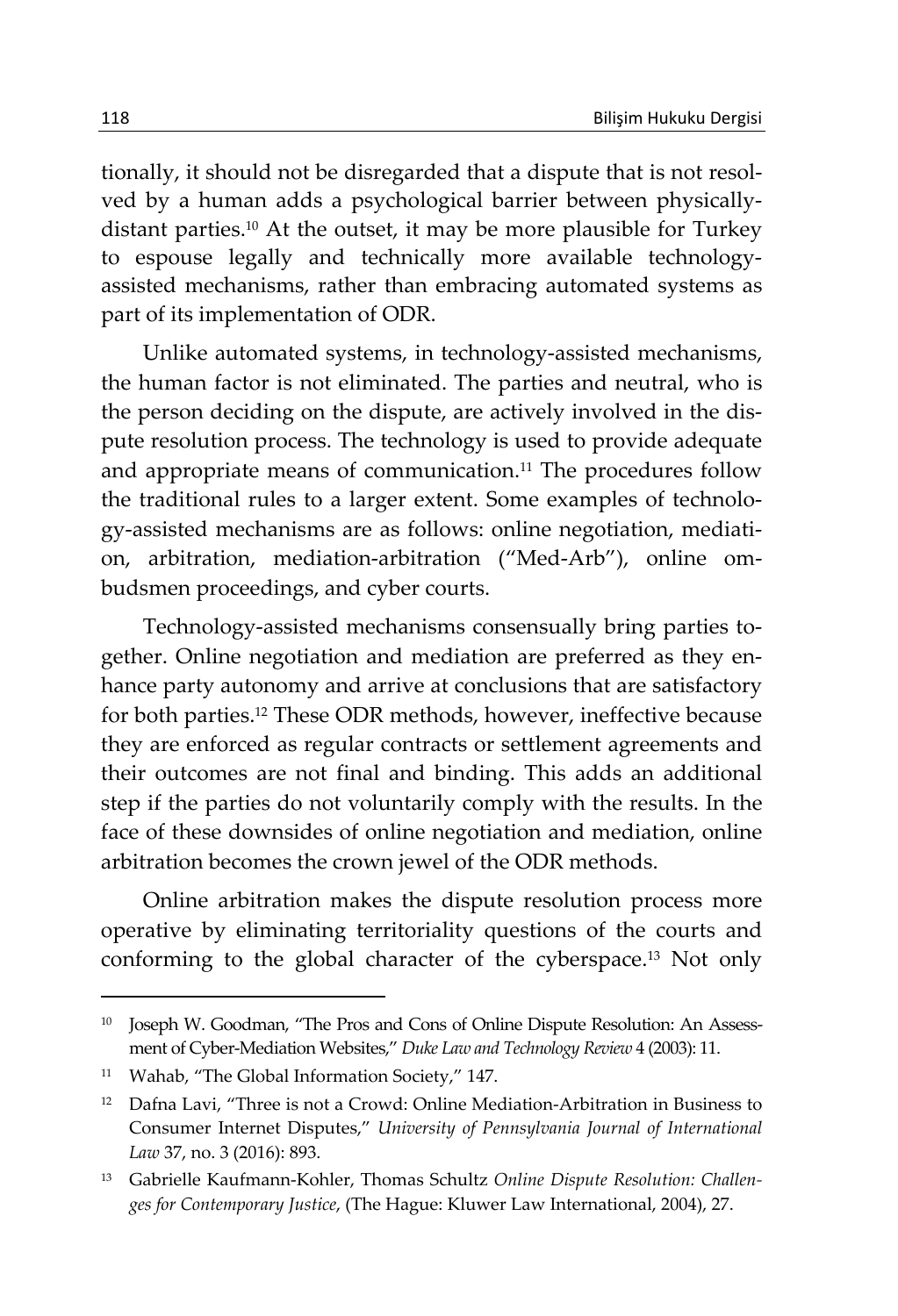does it promote efficiency and efficacy, but also overrides automated systems by not taking human element of the dispute resolution process out of the equation.14 Finally, the escalating number of institutions that offer online arbitration leads to infer that online arbitration is gaining ground among the users.15

The pioneers in ODR arena, such as Katsh and Rifkin, state that online arbitration is not yet the best ODR mechanism mainly because of the legal framework and formalities that should be followed.<sup>16</sup> Online arbitration responds to these criticisms by introducing an instrument called "non-binding online arbitration" that brings arbitration and flexibility of non-adjudicative procedures together.<sup>17</sup> Non-binding online arbitration is more frequently preferred over binding online arbitration as it is not subject to strict procedural requirements.18 Although this sounds paradoxical, non-binding online arbitration may indicate either referral of a dispute to arbitration or outcome of the process.19 Regardless of its legal classification, nonbinding online arbitration is adopted by institutions and users.<sup>20</sup> Depending on the nature of the outcome, it can be enforced as either an arbitral award or a settlement agreement.

Binding online arbitration is preferred to have a certain level of the procedural framework; increased formality enables predictability.21 The legal certainty and the predictability increase the trust in

<sup>14</sup> Ayelet Sela, "Can Computers Be Fair: How Automated and Human-Powered Online Dispute Resolution Affect Procedural Justice in Mediation and Arbitration," *Ohio State Journal on Dispute Resolution* 33, no. 1 (2018): 115; *See* Mohammed Salahudine Abdel Wahab, *ODR and E-arbitration, in Online Dispute Resolution: Theory and Practice: A Treatise on Technology and Dispute Resolution* (Eleven International Publishing, 2012), 390.

<sup>15</sup> Wahab, "The Global Information Society," 153.

<sup>16</sup> Ethan Katsh, and Janet Rifkin, *Online Dispute Resolution: Resolving Conflicts in Cyberspace* (San Francisco (CA): Jossey-Bass Publishers, 2001), 56.

<sup>17</sup> Kaufmann-Kohler, Schultz, *Online Dispute Resolution*, 33.

<sup>18</sup> Kaufmann-Kohler, Schultz, *Online Dispute Resolution*, 153.

<sup>19</sup> Kaufmann-Kohler, Schultz, *Online Dispute Resolution*, 154.

<sup>&</sup>lt;sup>20</sup> Uniform Domain-Name Dispute-Resolution Policy and Chartered Institute of Arbitrators offer non-binding arbitration systems with different adjustments.

<sup>21</sup> *See* Kaufmann-Kohler, Schultz, *Online Dispute Resolution*, 82.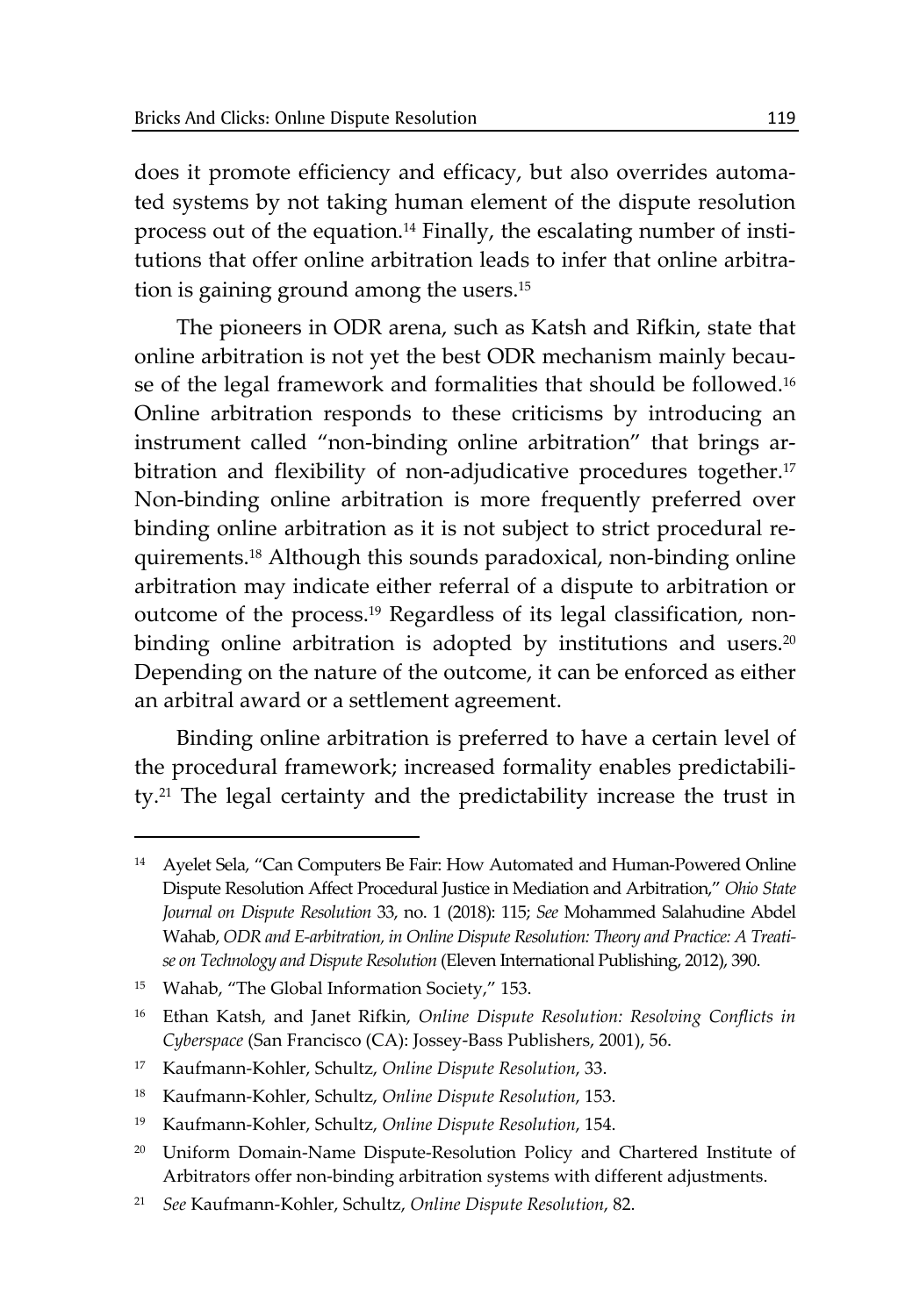the system and attracts more consumers.<sup>22</sup> Either binding or nonbinding, online arbitration is attractive for the parties who would like to tailor the procedure and the outcome.

## III. THE FUNCTIONING OF ONLINE ARBITRATION

There are different stakeholders of ODR, such as governments, businesses, consumer organizations, and dispute resolution organizations. Their motives behind supporting ODR differ. Governments would like to promote access to justice and e-commerce and to decrease burden on the courts; businesses would like to build up consumer confidence by implementing such mechanisms that expedite dispute resolution; consumer organizations want ODR to enforce consumer rights, and, finally, dispute resolution institutions consider ODR as a new service to provide in the competitive market.<sup>23</sup>

Online arbitration is facilitated by private and public institutions that provide platforms for the parties. United Nations Commission on International Trade Law (UNCITRAL) Technical Notes on Online Dispute Resolution (Technical Notes) provides non-binding guidelines for ODR stating that ODR services should be provided by a "technologybased intermediary" and no *ad hoc* basis should be involved.24

There are several government initiatives, such as those in Mexi- $\text{co,}^{25}$  Canada,<sup>26</sup> and the Republic of Korea,<sup>27</sup> that provide ODR me-

<sup>24</sup> "UNCITRAL Technical Notes on Online Dispute Resolution (2017), Section V, para.26", accessed December 11, 2018, http://www.uncitral.org/pdf/english/texts/odr/V1700382\_English\_Technical\_No tes\_on\_ODR.pdf.

25 *See generally* Gustavo Alcocer Lugo, and, Abraham Diaz Arceo, "Digital Business in Mexico: Overview," *Thomson Reuters Practical Law,* accessed November 3, 2018, https://uk.practicallaw.thomsonreuters.com/w-012-0309?transitionType=Default &contextData=(sc.Default)&firstPage=true&comp=pluk&bhcp=1. ("The Federal Bureau of Consumer Protection (PROFECO) offers an ODR service (CONCILI-ANET), but suppliers of goods and services must have in place an existing agreement with PROFECO to allow their customers to use the ODR service. So far, only a limited number of companies have executed the agreement with PROFECO.").

<sup>22</sup> *See* Yuthayotin, *Access to Justice in Transnational B2C E-Commerce,* 22-25.

<sup>23</sup> Kaufmann-Kohler, Schultz, *Online Dispute Resolution*, 83.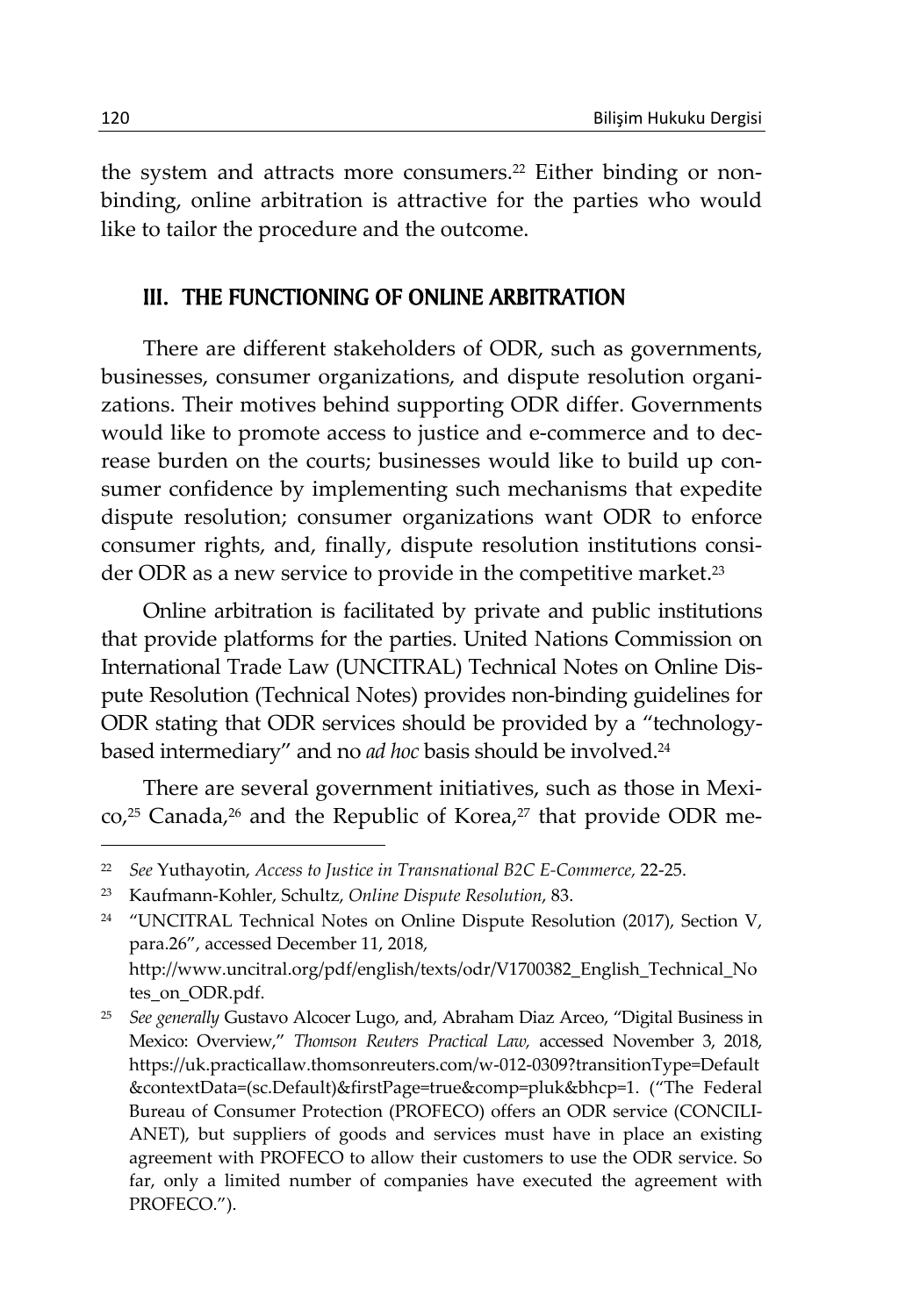chanisms. The advantages of government involvement in ODR is dubious. On the one end of the spectrum, the public sector may not meet the high-level sophistication of the technologies, but, on the other end of the spectrum, private providers may hamper the justice as they may have "legal, privacy, budgetary, accessibility, and logistical demands."28 Most importantly, these national mechanisms are not suitable for cross-border disputes.29

On the private side, there is a limited number of institutions that offer online arbitration. For instance, China International Economic and Trade Arbitration Commission (CIETAC) adopted Online Arbitration Rules in 2009 and these Rules became effective in 2015.30 These Rules are applicable to the resolution of e-commerce disputes. Online Arbitration Rules of Russian Arbitration Association (RAA) became effective in 2015 to facilitate independent, impartial, and efficient resolution of commercial disputes arising out of contractual and non-contractual relations, by electronic means of transfer and storage of information.31

The regional organizations developed an interest in the area of ODR as well. The primary rationale behind their interest is to accord consumers protection. Organization of American States (OAS) considers establishing regional ODR platform with the rules aiming to regulate procedures, including online arbitration, and drafted a model

- 30 "CIETAC Online Arbitration Rules, 2015", accessed December 11, 2018, http://bj.cietac.org/index/rules/4760665e7716e27f001.cms.
- <sup>31</sup> See generally Russian Arbitration Association (RAA), accessed November 3, 2018, https://arbitration.ru/en/. website for reasons behind adopting online arbitration rules.

<sup>26</sup> *See* Shannon Salter, "Online Dispute Resolution and Justice System Integration: British Columbia's Civil Resolution Tribunal," *Windsor Yearbook of Access to Justice 34 (2017):* 112-129.

<sup>27</sup> *See* E-Commerce Mediation Committee. E-Commerce Mediation Committee that is established under Chapter 6 of Framework Act on Electronic Documents and Transactions offers only mediation for disputes arising out of e-transaction or edocuments.

<sup>28</sup> Salter, "Online Dispute Resolution," 128.

<sup>29</sup> Yuthayotin, *Access to Justice in Transnational B2C E-Commerce,* 96.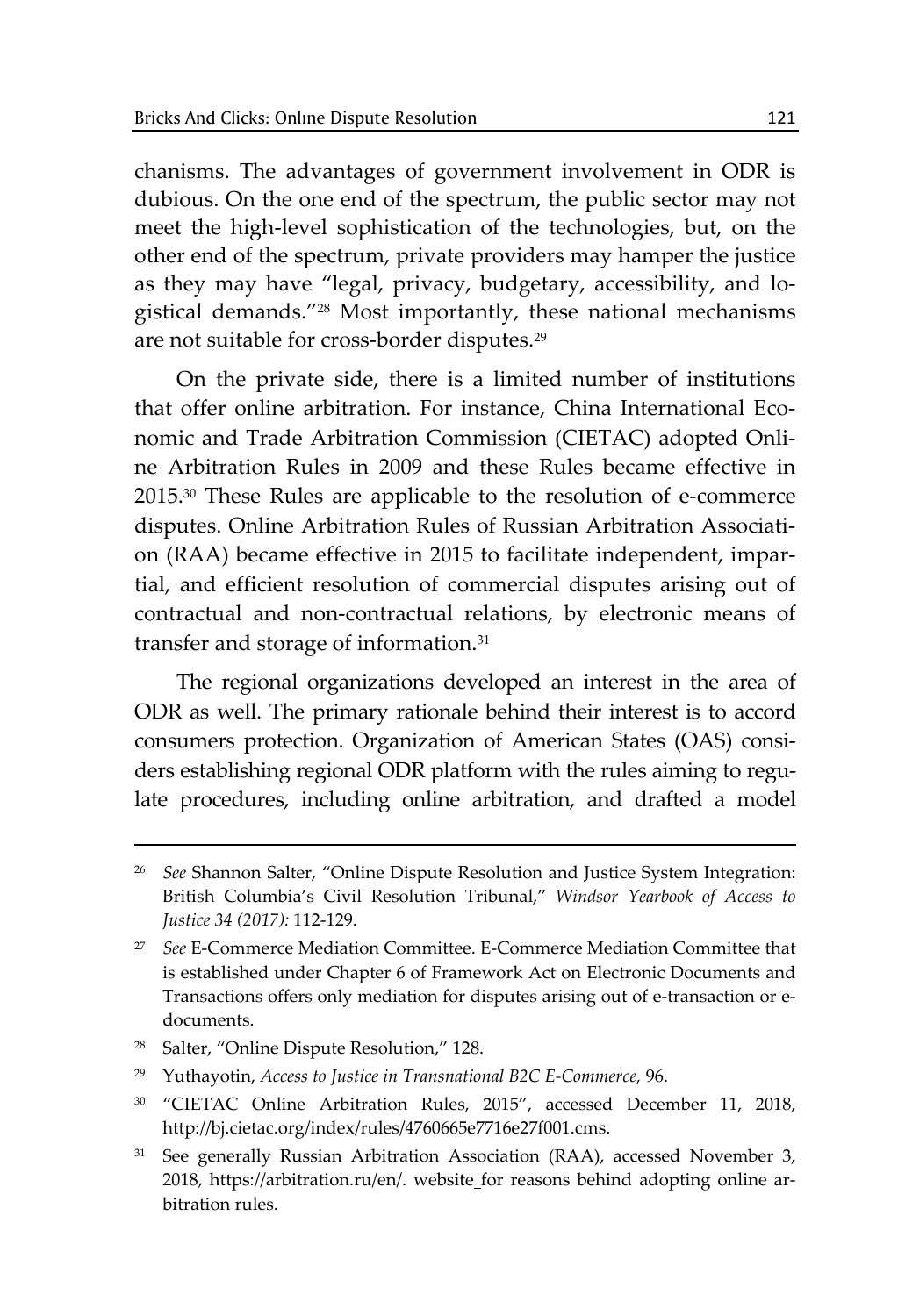law/cooperative framework.32 In 2016, Inter-American Juridical Committee of OAS adopted the resolution for the protection of consumers in cases of online disputes arising from cross-border transactions and decided to focus on mechanisms for online settlement of disputes.<sup>33</sup> Asia-Pacific Economic Cooperation (APEC) has a work plan to promote ODR to enhance e-commerce. Accordingly, APEC aims to continue promoting harmonization of the pertinent laws with respect to ODR through using existing international instruments, such as the New York Convention on Recognition and Enforcement of Foreign Arbitral Awards (hereinafter the New York Convention),<sup>34</sup> UNCITRAL Model Law on International Commercial Arbitration (UNCITRAL Model Law),<sup>35</sup> UNCITRAL Model Law on Electronic Commerce (E-commerce Model Law),<sup>36</sup> UN Convention on the Use of Electronic Communication in International Contracts (E-communication Convention),<sup>37</sup> and UN Convention on Contracts for the International Sale of Goods

<sup>&</sup>lt;sup>32</sup> Organization of American States, "Draft Electronic Resolution of Cross-Border E-Commerce Consumer Disputes," accessed November 3, 2018, http://www.oas.org/dil/esp/CIDIPVII\_proteccion\_al\_consumidor\_united\_states \_guia\_legislativa\_anexo\_A.pdf.

<sup>&</sup>lt;sup>33</sup> The Inter-American Juridical Committee Res. CJI/ RES. 227 (LXXXIX-O/16) (Oct. 3-14, 2016). See generally Rule, Colin, Vikki Rogers, and Louis Del. Duca "Designing Global Consumer Online Dispute Resolution (ODR) System for Cross-Border Small Value-High Volume Claims – OAS Developments." *Uniform Commercial Code Law Journal* 42 (2010): 221-264 for analysis of the proposed solution by the OAS.

**<sup>34</sup>**"Convention on the Recognition and Enforcement of Foreign Arbitral Awards, 1958," UNCITRAL, accessed December 11, 2018, **http://www.uncitral.org/uncitral/** en/uncitral\_texts/arbitration/NYConvention.html.

<sup>35 &</sup>quot;Model Law on International Commercial Arbitration 2006," UNCITRAL, accessed December 11, 2018, http://www.uncitral.org/uncitral/en/uncitral\_texts/arbitration/ 1985Model\_arbitration.html.

<sup>&</sup>lt;sup>36</sup> "Model Law on Electronic Commerce 1996," UNCITRAL, accessed December 11, 2018, http://www.uncitral.org/uncitral/en/uncitral\_texts/electronic\_commerce.html.

<sup>&</sup>lt;sup>37</sup> "Convention on the Use of Electronic Communication in International Contracts, 2005," UN, accessed December 11, 2018,

http://www.uncitral.org/uncitral/en/uncitral\_texts/electronic\_commerce/2005Co nvention.html.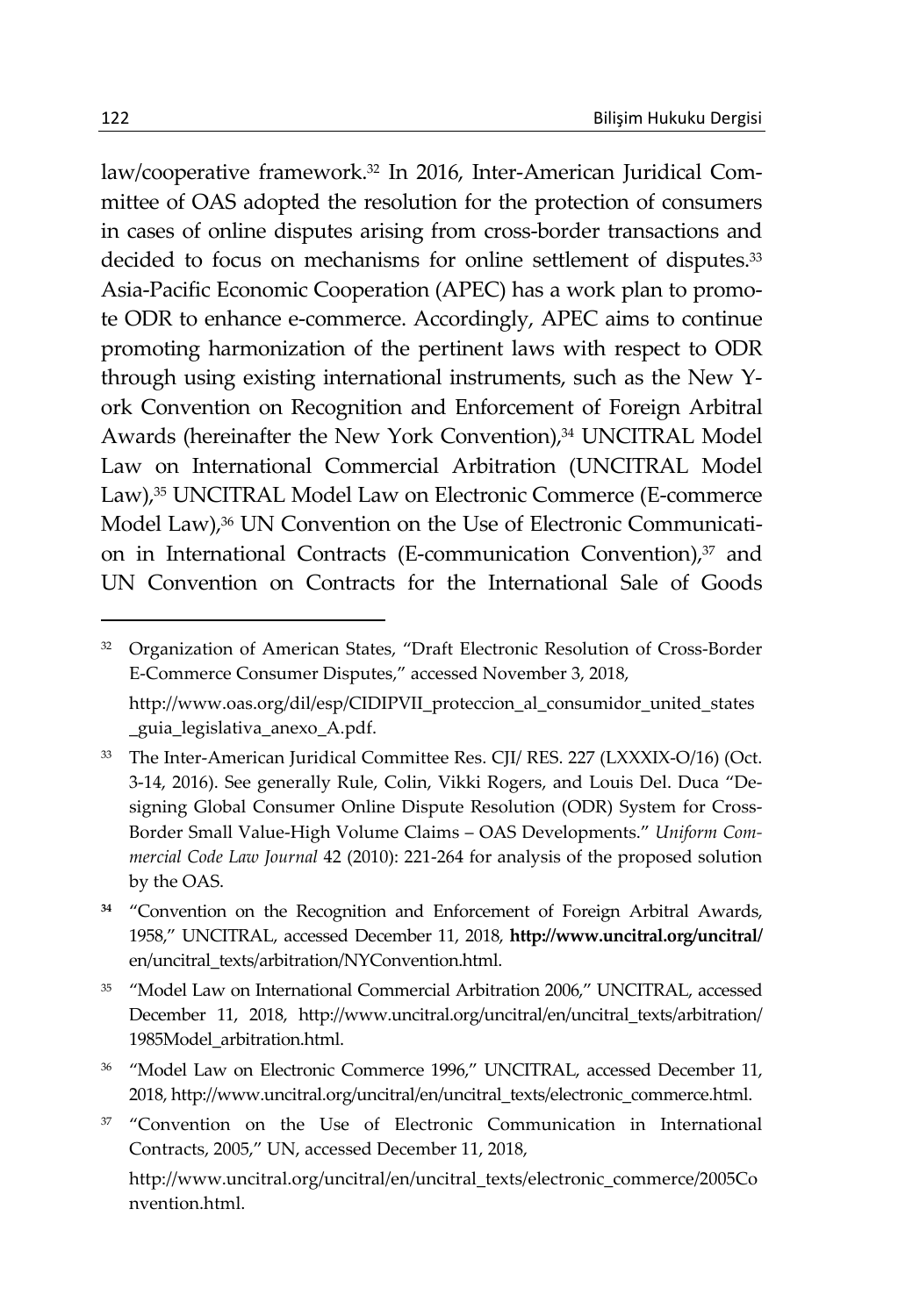$\overline{a}$ 

(CISG).38 Finally, UNCITRAL's Technical Notes on Online Dispute Resolution of 2016 lays out the principles that may be followed by States and other stakeholders while designing and implementing ODR systems for cross-border commercial transactions.39

The EU established ODR platform in January 2016 with the intention to be an interactive and user-friendly website that is open to any customer or trader in the EU and is available in all EU official languages for free of charge.<sup>40</sup> The platform brings consumers and businesses together and offers consumers to choose an arbitration provider from a list to resolve their dispute between parties from EU member states, and Lichtenstein, Iceland and Norway.<sup>41</sup> This system also necessitates all European businesses to integrate online arbitration clause into their contracts.<sup>42</sup>

Government initiatives at a national level do not respond to the complications arising out of cross-border disputes, such as increased costs, duration, and communication disturbances due to the long distance.43 It is difficult to establish a global ODR system considering

<sup>38 &</sup>quot;Convention on Contracts for the International Sale of Goods, 1980," UN, accessed December 11, 2018, http://www.uncitral.org/uncitral/en/uncitral\_texts/ sale\_goods/1980CISG.html

<sup>39 &</sup>quot;UNCITRAL Technical Notes on Online Dispute Resolution 2016."

<sup>40</sup> Regulation 2006/2004 of the European Parliament and of the Council of 27 October 2004 on cooperation between national authorities responsible for the enforcement of consumer protection laws (the Regulation on consumer protection cooperation), O.J. (L 304/1); Directive 2009/22/EC of the European Parliament and of the Council of 23 April 2009 on injunctions for the protection of consumers' interests O.J. (L 304/1).

<sup>41</sup> See "Online Dispute Resolution," European Commission, accessed November 11, 2018, https://ec.europa.eu/consumers/odr/main/?event=main.home2.show website to observe how the platform works.

<sup>42</sup> Directive 2009/22/EC of the European Parliament and of the Council of 23 April 2009 on injunctions for the protection of consumers' interests O.J. (L 304/1) para 30. ("In order to ensure broad consumer awareness of the existence of the ODR platform, traders established within the Union engaging in online sales or service contracts should provide, on their websites, an electronic link to the ODR platform.").

<sup>43</sup> *See* Yuthayotin, *Access to Justice in Transnational B2C E-Commerce,* 97; *See* Kaufmann-Kohler, Schultz, *Online Dispute Resolution*, 71.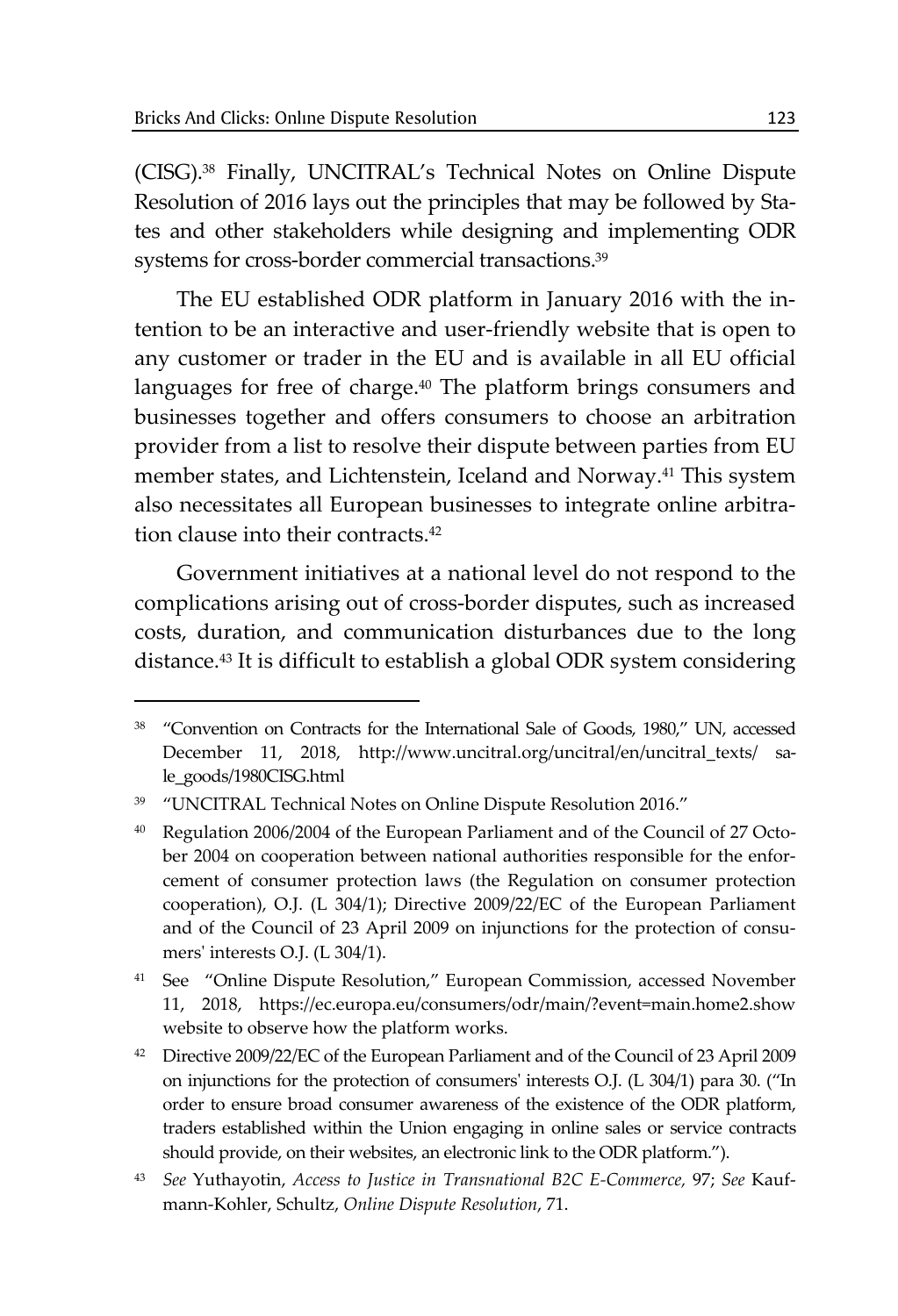the technological gaps amongst jurisdictions. The regional agreements and partnerships may be the solution for promoting ODR as they resolve multinational disputes and accommodate the advanced technology that is needed for the proper operation of ODR.

Striking a balance between consumers' right to access to justice and courts' workload is a difficult task to accomplish. As a step towards striking this balance, Turkey initiated an online platform for applications lodged for consumer to consumer arbitration in 2018.44 Consumers upload their documents to system, agree on the procedure and applicable law, and notification process.<sup>45</sup> Turkey's this attempt to simplify the resolution of the disputes between consumers illustrate its volition to promote access to justice while simultaneously relieving courts from their heavy workload.<sup>46</sup>

The participation in the EU's ODR platform may be another plausible step for Turkey in course of achieving the aforementioned goals of the country. Turkey is a signatory of the EU's Customs Union Agreement, which is in effect since 1995.<sup>47</sup> The agreement provides a free circulation of goods. Turkey and the EU have been seeking ways to improve bilateral relations. In this respect, there have been efforts to facilitate e-commerce and introduce a digital agenda that establishes free movement of digital data.<sup>48</sup> To fulfill these efforts, focusing on

<sup>47</sup> Decision No 1/95 of the EC-Turkey Association Council of 22 December 1995 on Implementing the Final Phase of the Customs Union O.J. (L 35).

<sup>44</sup> T.C. Gumruk ve Ticaret Bakanligi Karar No: 77002794-405 Konu: Tuketici Hakem Heyetlerinin Yeniden Yapilandirilmasi, 9.07.2018 [Republic of Turkey Ministry of Customs and Commerce Decree No: 77002794-405 Subject: Restructuring Consumer Arbitral Tribunals, July 9, 2018][Restructuring Decree].

<sup>&</sup>lt;sup>45</sup> The consumers can file their complaints through the e-government system.

<sup>46</sup> Uyap Bilisim Sistemi, accessed December 13, 2018, http://istatistikler.uyap. gov.tr/. Restructuring Decree. There are approximately two million new civil law disputes before the courts each year. In 2017, 590,736 and in the first half of 2018 272,933 small-value consumer disputes were brought before the consumer arbitral tribunals.

<sup>48</sup> Opinion 2017/C 075/22 of the European Economic and Social Committee on Enhancement of EU-Turkey Bilateral Trade Relations and Modernization of the Customs Union O.J. (C 75) 1.12.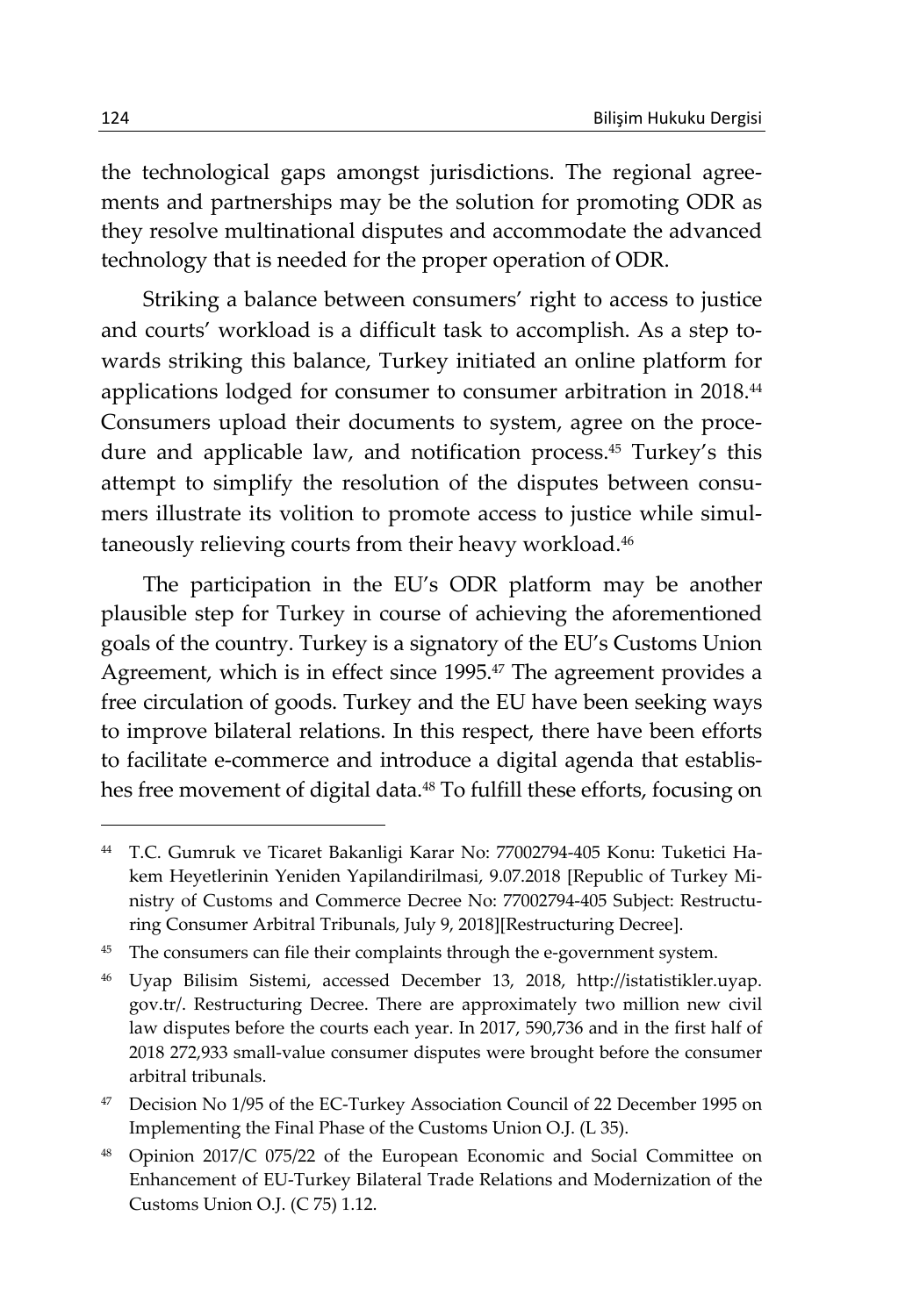ODR mechanisms and increasing consumers' and businesses' confidence in these mechanisms may be a good place to start. This may be done by Turkey's inclusion in EU's ODR platform. For this inclusion, as a first step, Turkey is required to appoint an institution for ODR in its jurisdiction. Turkey's newly established Istanbul Arbitration Center (hereinafter ISTAC) may be a possible candidate in this regard and the existing arbitration regulations will be sufficient until the institution or the government finds it necessary to reform the rules and the legislation or incorporate online arbitration rules.

# IV. CHALLENGES TO ONLINE ARBITRATION

The challenges to online arbitration could be cultural, technological or regulatory. For instance, in Middle Easterner or Asian countries that represent collectivist cultures, the process is expected to be more relationship-based compared to individualist countries like the US.49 This puts emphasis on the importance of the human involvement in online arbitration within the framework of Turkey. The technological challenges are related to information and communication technologies that the platforms should provide assistance to the procedure. This article focuses on the main regulatory challenges that may come up regarding online arbitration in Turkey, leaving other categories aside for further research.

# A. Arbitrability of E-commerce Disputes

 $\overline{a}$ 

Arbitration is a dispute resolution mechanism that predominantly revolves around freedom of contract. Accordingly, arbitration does not come alive unless parties consent to submit their dispute to arbitration. This prerequisite naturally exists for online arbitration as well. As a general rule, the parties may agree on arbitration before or after the occurrence of the dispute as a separate contract or in a clause integrated

<sup>49</sup> Daniel Rainey, *ODR and Culture, in Online Dispute Resolution: Theory and Practice: A Treatise on Technology and Dispute Resolution*, eds., Mohammed Salahudine Abdel Wahab et al. eds. (Eleven International Publishing, 2012), 189.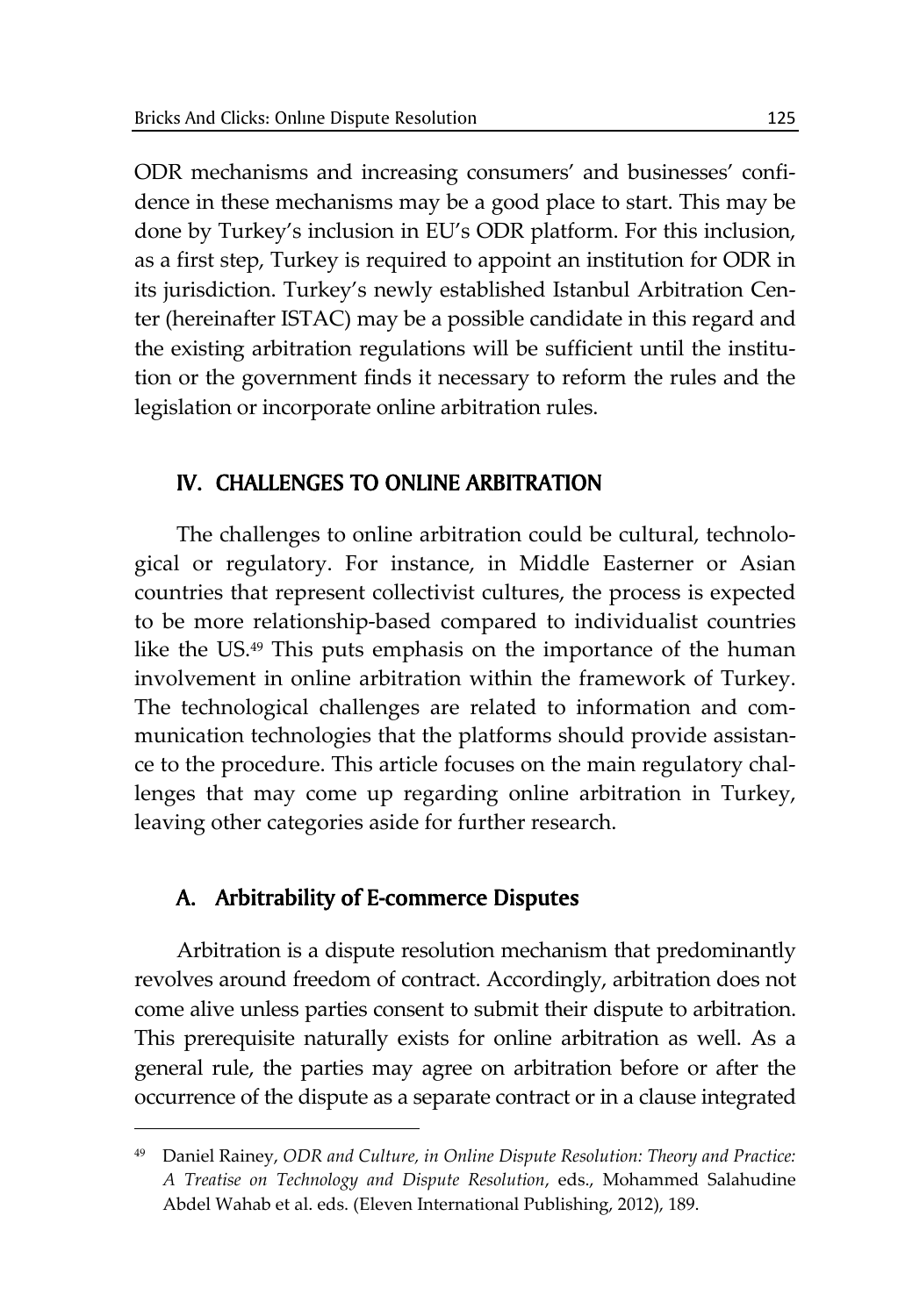into the main agreement. In practice, arbitration agreements are most frequently concluded as a clause of main agreement and before any dispute arises.<sup>50</sup> In e-commerce disputes, while arbitration agreements that are concluded after the dispute are generally allowed, pre-dispute arbitration agreements are greeted with suspicion as they impact the arbitrability of the dispute under different national laws.<sup>51</sup>

While in some jurisdictions, such as the United States, the United Kingdom, Germany, Portugal, and Spain, consumer disputes are arbitrable, in some other jurisdictions, such as Italy, Finland, and Switzerland,52 national laws do not allow consumer disputes to be submitted to arbitration for the sake of protecting the interests of consumers in the face of stronger adversaries. Whilst the European Union countries have different approaches, under the European Council Directive on Unfair Terms in Consumer Contracts, the predispute arbitration agreements may be considered unfair<sup>53</sup> due to the possibility that a consumer is coerced to enter into the arbitration agreement. Under Turkish law, the status of the pre-dispute arbitration agreements is debatable.<sup>54</sup>

Under Turkish law, non-arbitrable issues are broadly defined as the "issues that are not at parties' disposal."55 As far as the arbitrability of consumer disputes is concerned under Turkish law, the Tur-

54 Tuketici Sozlesmelerindeki Haksiz Sartlar Hakkinda Yonetmelik [Regulation on Unfair Terms in Consumer Contracts], Resmi Gazete [RG] [Official Gazette] 29033, Jan. 17, 2014 Annex 1, para. 1(n). Parties cannot agree on going to an arbitration other than mandatory arbitration in their contract before the dispute. Such provisions are considered as unfair terms.

<sup>50</sup> Kaufmann-Kohler, Schultz, *Online Dispute Resolution*, 173.

<sup>51</sup> Kaufmann-Kohler, Schultz, *Online Dispute Resolution*, 172.

<sup>52</sup> Kaufmann-Kohler, Schultz, *Online Dispute Resolution*, 171.

<sup>53</sup> Council Directive 93/13/EEC of 5 April 1993 on Unfair Terms in Consumer Contracts O.J. (L95/29) para Q of the annex; Contra De Boisséson, Matthieu, and Thomas Clay. "Recent Developments in Arbitration in Civil Law Countries." *International Arbitration Law Review* 1 (1998): 151 citing resolution of European Parliament encouraging resolution of consumer disputes by arbitration.

<sup>55 6100</sup> Hukuk Muhakemeleri Kanunu[Code of Civil Procedure], Art. 408, 4686 Milletlerarası Tahkim Kanunu [MTK] [Code of International Arbitration], Art.1, para.4. Disputes that are not subject to parties' discretion are non-arbitrable.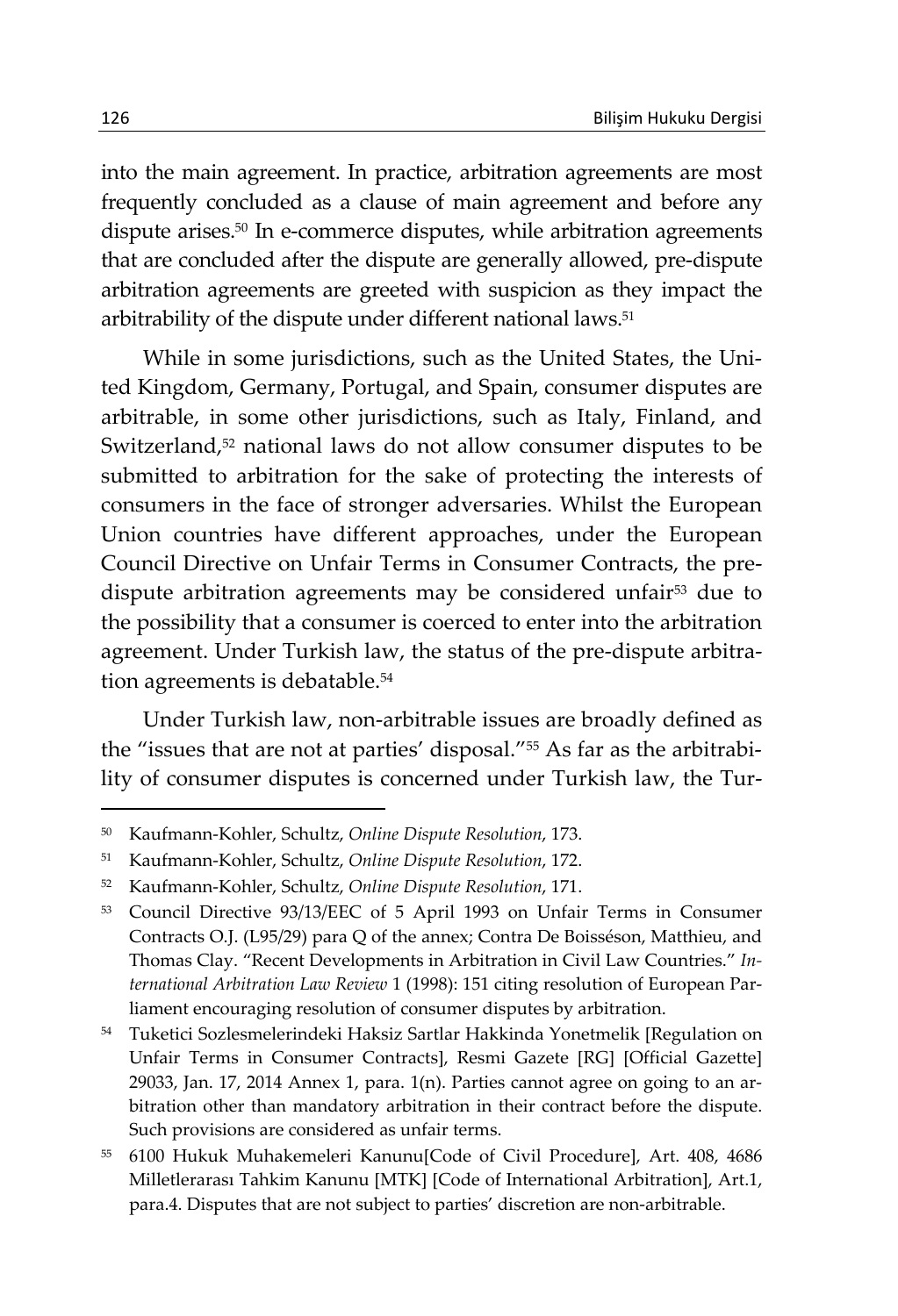$\overline{a}$ 

kish Court of Appeals held that consumer disputes are related to public policy; therefore, parties cannot freely submit to the arbitration.56 On the other hand, some of the ADR mechanisms are explicitly accepted as a viable means to resolve consumer disputes. For instance, mediation is defined as a mechanism that the parties may opt for resolution of disputes that are on their disposal.<sup>57</sup> It is argued that arbitration should not be treated any differently if a consumer can freely submit its case to any other ADR method.58 It should not be forgotten that, as a cost and time efficient method, online arbitration is a more convenient solution than court litigation for the consumers.

In light of these advantages, it is suggested that the concept of arbitrability should be interpreted in a broader context by Turkish courts and consumer disputes should be deemed to be arbitrable. Here, it should also be noted that judgments of courts are only binding for the parties. There is no *stari decisio* under Turkish legal system. They may constitute a persuasive authority, but the courts are

<sup>56</sup> Yar. 13. HD, E. 2008/6195, K. 2008/12026, 20.10.2008 [13th Civil Chamber of Court of Appeals, Application No 2008/6195, Decision No 2008/12026, Oct. 20, 2008]. Consumer claims under certain amount is subject to "mandatory arbitration" that is resolved before a tribunal composed of lawyer and non-lawyer members. Parties do not have autonomy and do not decide on procedure or applicable law. Claims above the threshold is resolved by courts specialized in consumer disputes. Here, the Court of Appeals reasons that because the jurisdiction of mandatory tribunals are bestowed by law, parties' voluntary arbitration agreement is against public policy. The legal status of consumer arbitration is ambiguous. The procedure is *sui generis* and cannot be categorized as ADR or litigation. Yar. 13. HD. 2008/3492, K. 2008/11120, 25.09.2008 [13th Civil Chamber of Court of Appeals, Application No 2008/3492, Decision No 2008/11120, Sept. 25, 2008]. In this case, the Court of Appeals held the arbitration agreement between a consumer and tourism agency invalid for the public policy concerns.

<sup>57 6325</sup> Hukuk Uyusmazlıklarında Arabuluculuk Kanunu [Code of Mediation in Law Civil Disputes], Art. 1, para. 2.

<sup>58</sup> Yesilova, Bilgehan. "6502 sayılı Yeni Tuketicinin Korunmasi Hakkinda Kanun'a Gore Tuketici Uyusmazliklarinin Çozumu Usulu ve Yargilama Kurallari [Resolution Procedure and Rules for Consumer Disputes under the Code of Protection of Consumer numbered 6502]." *Terazi Hukuk Dergisi* 9 (2014): 118.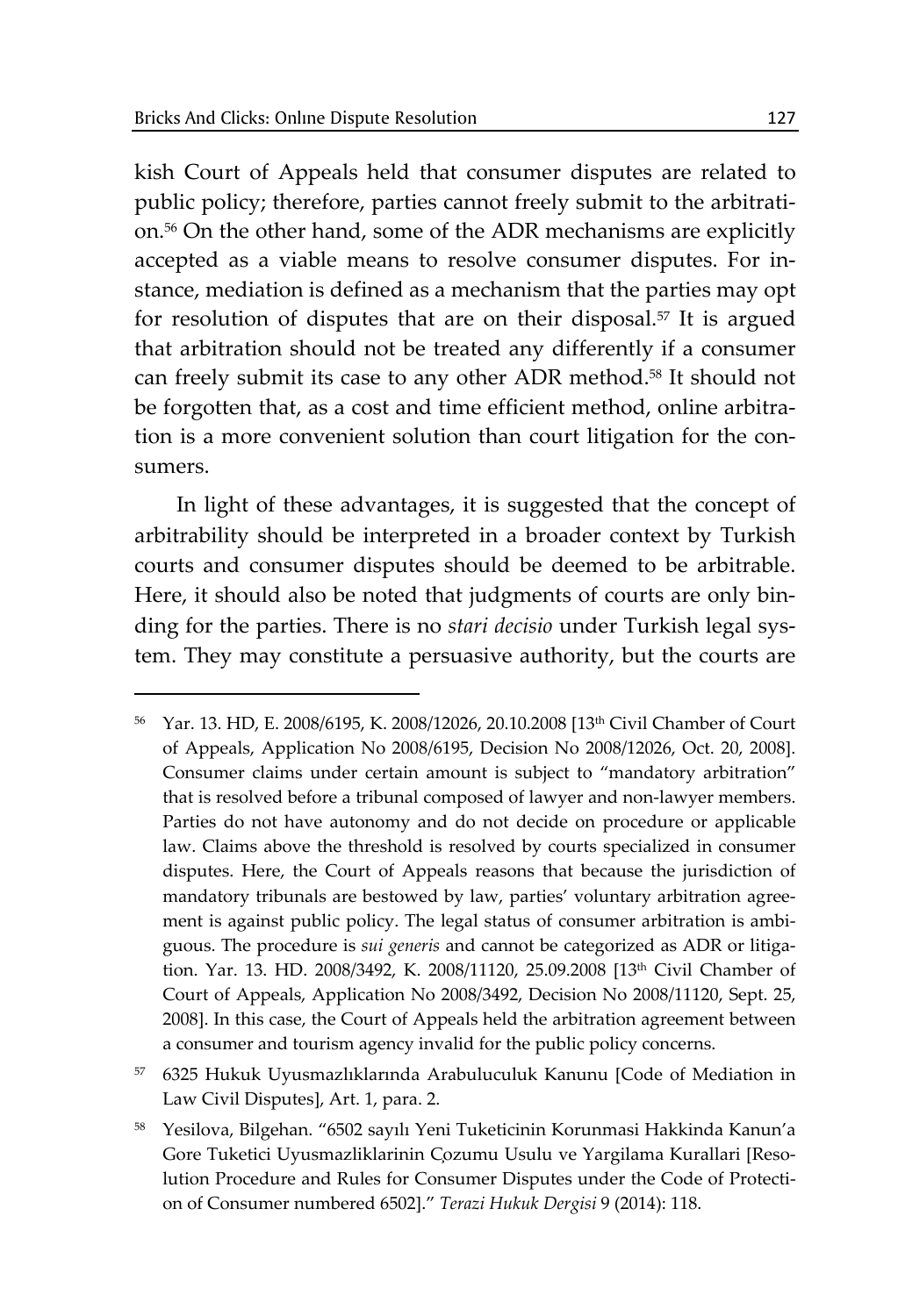not obliged to embrace rationale of adopted by another court.<sup>59</sup> This allows courts to embrace an innovative role and enforce online arbitration agreements until the statutes are amended and recognizes the arbitrability of consumer disputes.

## B. Online Arbitration Fees

Upon agreeing on submitting their dispute to arbitration, parties should figure out how fees will be dealt by the platform. It is important to eliminate obstacles originating from fee to increase user-friendliness and popularity of online arbitration. There are different mechanisms to finance online arbitration. Both parties may bear the costs (bilateral), only one party, which is generally the business, may bear the costs (unilateral), $60$  or the process may be financed *via* public funds.

Bilateral funding would discourage consumers to bring their small claims. But, if the quantum of claims is medium to large, bilateral funding would also prevent frivolous claims.61 The most common fee allocation model that is adopted for B2C commerce is the unilateral model. $62$  This model provides that a business party bears the full costs. The business can make annual contributions to the institution or pay for each case individually. This may create a risk

62 Karim Benyekhlef, "Online Dispute Resolution," *Lex Electronica* 10, no. 2 (2005): 82; Kaufmann-Kohler, Schultz, *Online Dispute Resolution*, 66.

<sup>59</sup> *See generally* 2797 Code of Court of Appeals [Yargıtay Kanunu]. A chamber should follow the same precedence. If the court wish to rule otherwise creating conflict with the precedence, the General Assembly of the Civil Chamber [Hukuk Genel Kurulu] shall decide. The conflicting decisions between the chambers are resolved by the General Assembly on the Unification of Judgements [Ictihadi Birlestirme Kurulu]. Its decisions have the same effect as a law. There is no unified judgement on the arbitrability of the consumer disputes.

<sup>&</sup>lt;sup>60</sup> Unconventionally, CIETAC Online Arbitration Rules requires small fee to be paid by the claimant that is generally the consumer.

<sup>61</sup> Pablo Cortés, *Online Dispute Resolution for Consumers, in Online Dispute Resolution: Theory and Practice: A Treatise on Technology and Dispute Resolution*, Mohammed Salahudine Abdel Wahab et al. eds. (Eleven International Publishing, 2012), 145.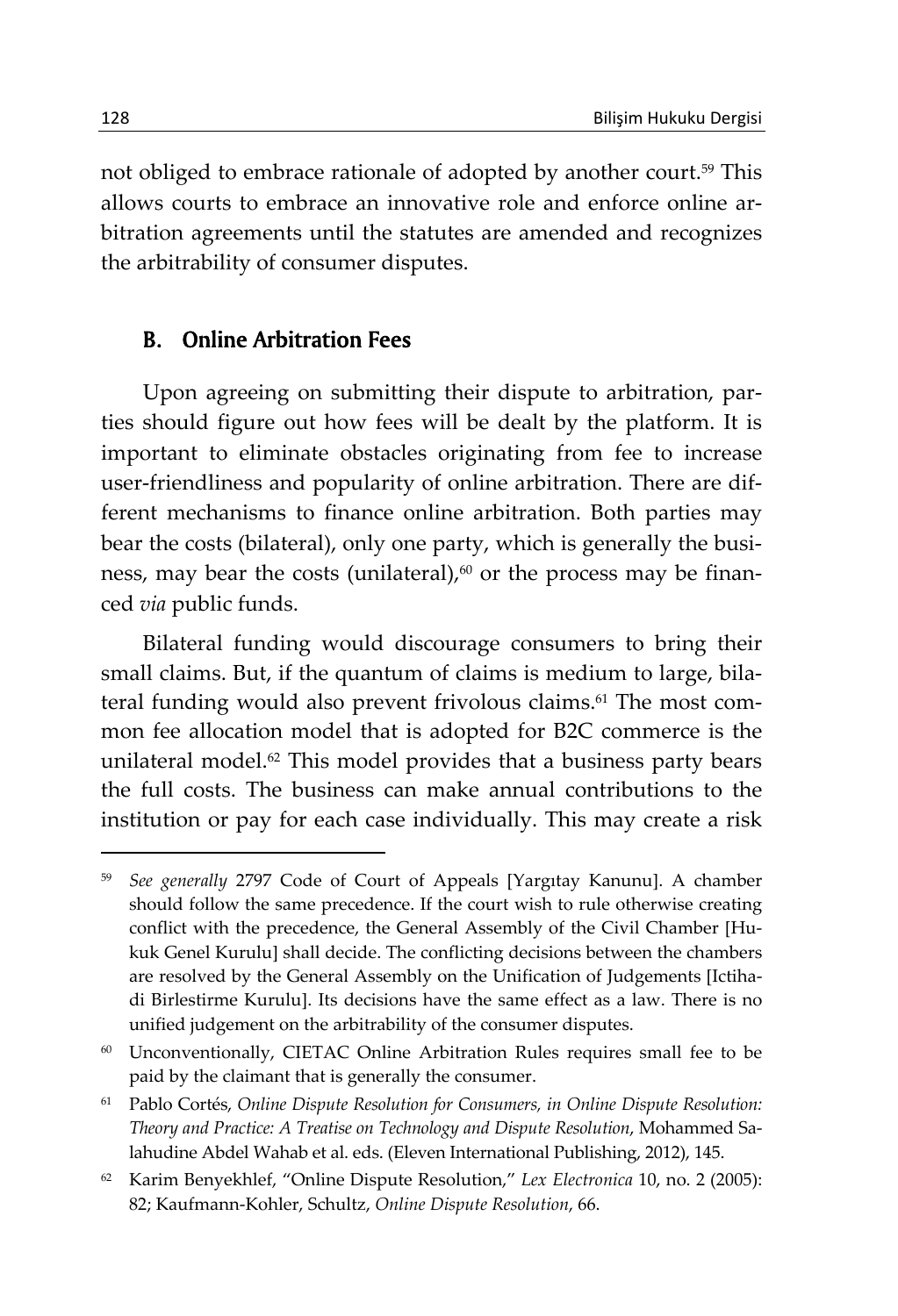of bias in favor of the businesses that finance the proceedings and may lead potential consumers, who are inclined to submit their dispute to online arbitration, to have recourse to litigation.<sup>63</sup> In this respect, it is important to promote transparency to ensure impartiality and neutrality.64 As an external financing, public funds may be transferred to online arbitration platforms. This model will probably reduce institutional partiality concerns and yet, will put extra pressure upon texpayers.<sup>65</sup> Online arbitration providers may consider a combination of public and private funds to make use of the best sides of each method.<sup>66</sup>

Another solution is the deduction of fee from the final outcome once the dispute is resolved.67 This would discourage the frivolous claims and, at the same time, does not prevent the consumers from bringing their claims. There are some jurisdictions like Spain, where all dispute resolution services ought to be non-profit.<sup>68</sup> Turkey does not disallow for-profit ODR mechanisms, but there are certain rules for legal fees in consumer cases before the courts.

Consumer disputes that are below 6,860 TL should be resolved before consumer arbitral tribunals.<sup>69</sup> Only consumers can bring claims before these tribunals; sellers/providers are not entitled to apply.70 The consumers are exempt from any legal fees.71 Both the

<sup>63</sup> *See* Kaufmann-Kohler, Schultz, *Online Dispute Resolution*, 66.

<sup>64</sup> Cortés, *Online Dispute Resolution,* 145.

<sup>65</sup> Jonathan Hill, *Cross-Border Consumer Contracts* (Oxford Private International Law Series, 2008), 318.

<sup>66</sup> Benyekhlef, "Online Dispute Resolution," 83; see Kaufmann-Kohler, Schultz, *Online Dispute Resolution*, 65 suggesting that public funding can be used in combination with other models.

<sup>67</sup> Kaufmann-Kohler, Schultz, *Online Dispute Resolution*, 65.

<sup>68</sup> Cortés, *Online Dispute Resolution,* 145.

<sup>69 6502</sup> Tuketicinin Korunması Hakkında Kanun [Code on Consumer Protection] Art. 68.1.

<sup>70</sup> Tuketici Hakem Heyetleri Yonetmeligi [Regulation on Consumer Arbitral Tribunals], Resmi Gazete [RG] [Official Gazette] 29188, Nov. 27, 2014 Art. 11.

<sup>71</sup> Tuketici Hakem Heyetleri Yonetmeligi [Regulation on Consumer Arbitral Tribunals], Resmi Gazete [RG] [Official Gazette] 29188, Nov. 27, 2014, Art. 30.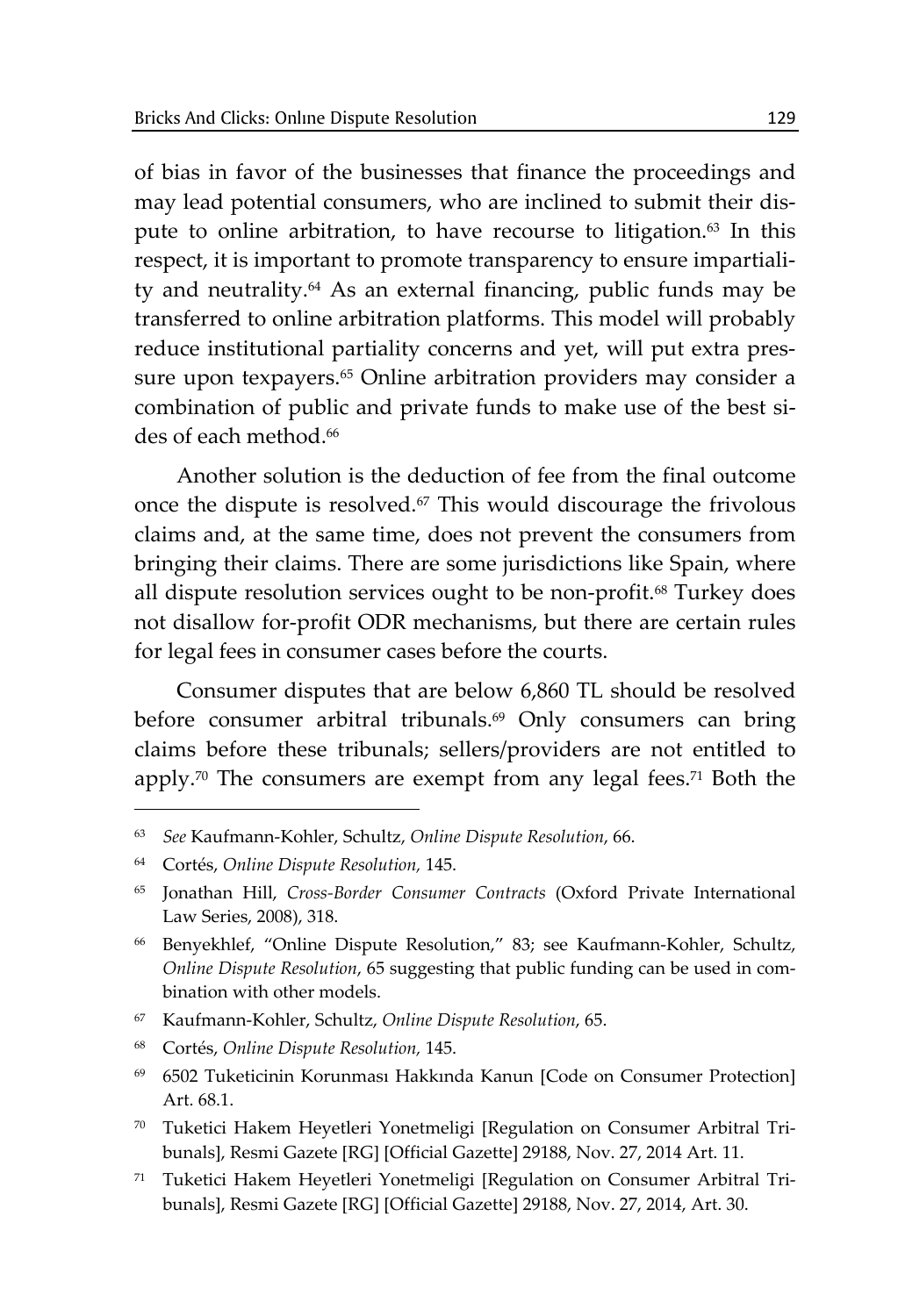consumers and seller/provider may object the decision of the tribunal at the consumer courts.72 The consumer is again exempt from legal fees, but the seller/provider has to deposit the fees.73 Since litigation is free of charge for consumers in Turkey, online arbitration may not attract consumers if it compels them to pay fees. Online arbitration should be publicly funded or the hybrid solution should be adopted. The businesses should pay the fees even if it is the consumer who complains to increase accessibility and reputation of online arbitration among consumers.

#### C. Lex Arbitri

The seat of arbitration does not lose its significance for online arbitration. It affects arbitrability, determination of the governing law, whether substantive or procedural and determination of the place for the annulment proceedings of the arbitral award.74 Parties can determine the seat of arbitration in their agreements<sup>75</sup> as part of the party autonomy principle and flexibility of online arbitration. However, from time to time the parties, especially the consumer as the weaker party may end up with the seat that they do not have any connection.76

Determining the seat of online arbitration by traditional means is challenging. The arbitrators may consider the enforceability of arbitration agreement under national laws, the nationality of the parties and physical convenience on a case-by-case basis.77 Some

<sup>72</sup> *See* Code on Consumer Protection Art. 73.1.

<sup>73</sup> Code on Consumer Protection. 73.2.

<sup>74</sup> Alexander J. Belohlavek, "Importance of Seat of Arbitration in International Arbitration: Delocalization and Denationalization of Arbitration as an Outdated Myth," *ASA Bulletin* 31, no. 2 (2013): 262.

<sup>75</sup> UNCITRAL Model Law, *supra* note 36, Art. 20 (1); MTK, *supra* note 57, Art.9.

<sup>76</sup> Maurice Schellekens, "Online Arbitration and E-commerce." Electronic *Communication Law Review* 9 (2002): 123.

<sup>77</sup> Arnold Vahrenwald, "Joint Research Centre of the EC Report on Out-of-Court Dispute Settlement Systems for E-Commerce," *Report on Legal Issues: Part IV—*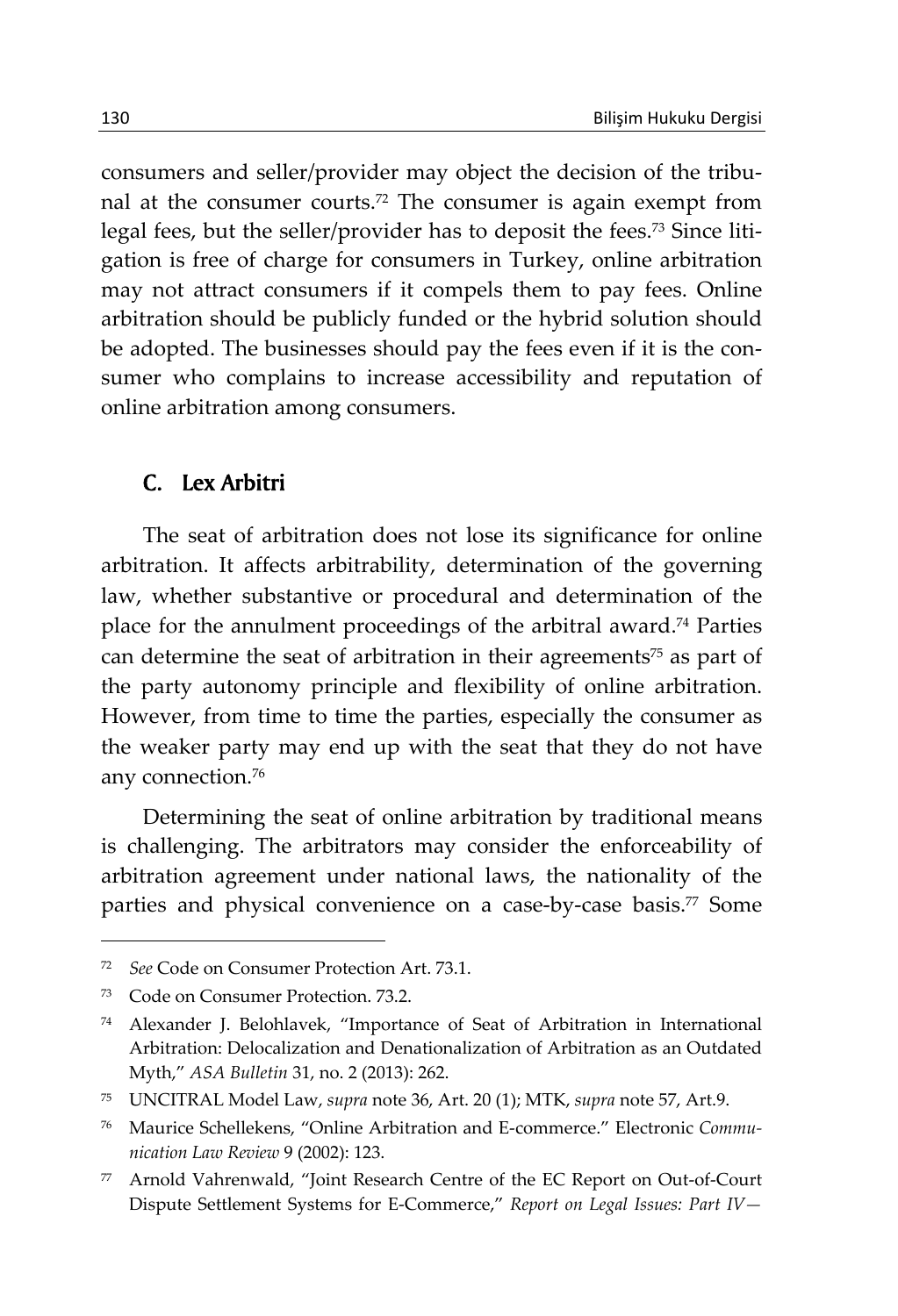scholars suggest other criteria such as the location of the servers, place of the computers or where the emails of the arbitrator are sent and collected.78 This makes online arbitration delocalized and detached from a physical place of arbitration.<sup>79</sup> This seems to be farfetched given the traditional legal framework that is drawn by the New York Convention.<sup>80</sup>

CIETAC Online Arbitration Rules give precedence to parties' agreement, in the absence thereof seat of online arbitration shall be the location of CIETAC.81 RAA Online Arbitration Rules provides the seat of arbitration to be in Moscow, Russia unless parties agree otherwise.82 Both sets of rules do not mention the discretion of the arbitrators; however, it is generally accepted that in the absence of an agreement, the arbitrators should have the discretion to determine the seat.

Turkey does not have an online arbitration legislation. As suggested, online arbitration may become applicable by Turkey's participation to the EU ODR platform that does not require Turkey to enact online arbitration rules right away. The seat of online arbitration under Turkish law would be determined per arbitration rules that are in force  $83$ 

- 80 *Yu,* Nasir, "Can Online Arbitration Exist," 464*.*
- 81 "CIETAC Online Arbitration Rules," Art. 8.
- 82 "RAA Online Arbitration Rules," Art. 1.4.
- 83 MTK, *supra* note 57, Art.9. The seat of arbitration shall be determined by the parties or the arbitration institution selected by the parties. In the absence of an agreement, the seat of arbitration shall be determined by the arbitrators with regards to the relevant circumstances.

*Arbitration*. Out-of-Court Dispute Settlement Systems for E-Commerce (Italy: 2000), 89.

<sup>78</sup> Wahab, "The Global Information Society," 163.

<sup>79</sup> See Hong-Lin Yu, and Motassem Nasir, "Can Online Arbitration Exist Within the Traditional Arbitration Framework?" *Journal of International Arbitration* 20, no. 5 (2003): 464 for more information on delocalization.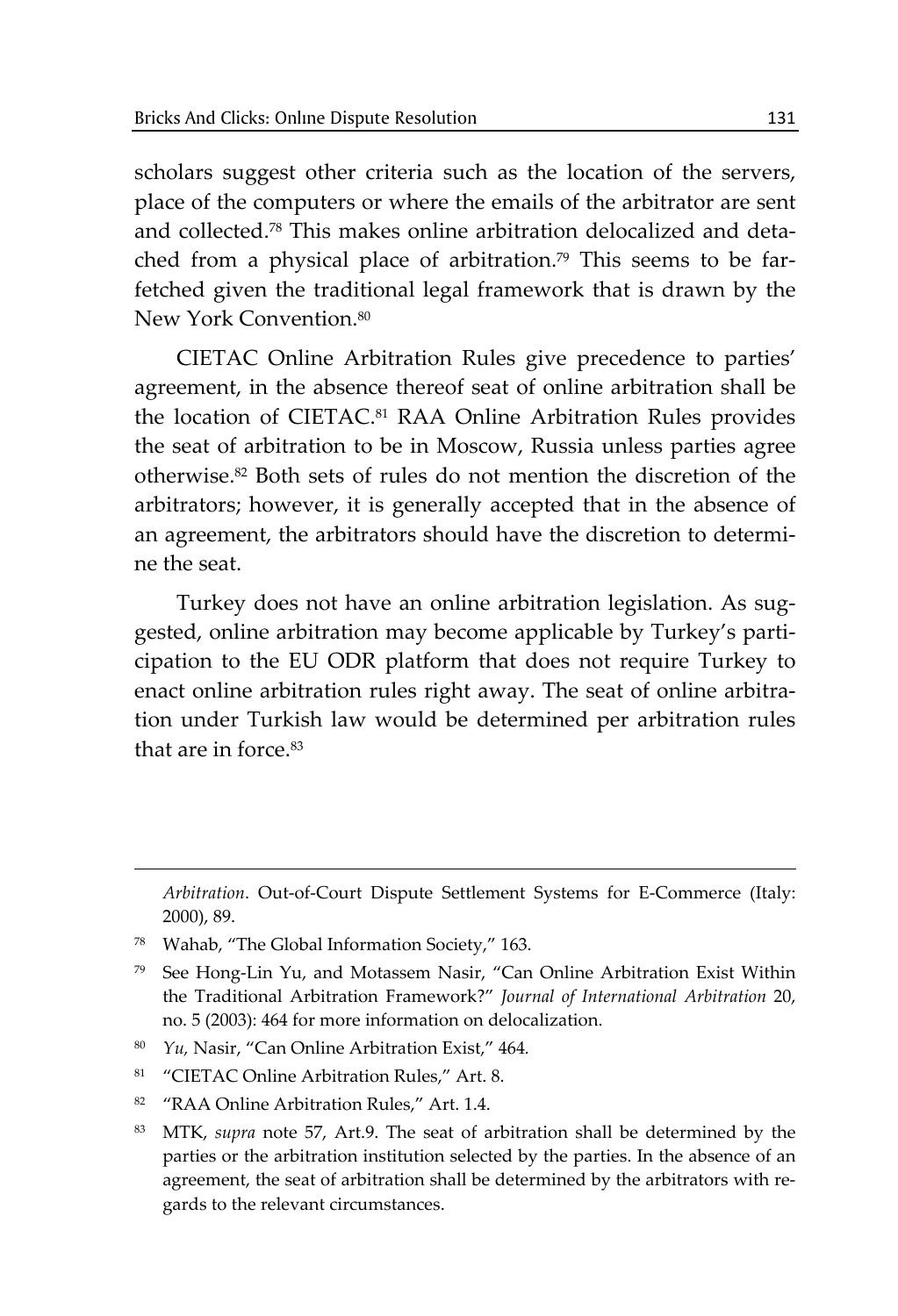# D. Applicable Law

Applicable law is another murky area with respect to online arbitration. Parties are free to choose the law applicable to the procedure and substance of their dispute. If the parties fail to determine the applicable law, arbitrators are vested with broad discretionary authority that may be used to fill the voids that are left by the parties.<sup>84</sup> A consumer may not possess sufficient knowledge to know or decide the applicable law. This is another advantage of online arbitration over other dispute resolution methods as arbitrators are able decide the applicable law in accordance with the circumstances of each case.85

Another advantage is the involvement of human effect in the process. Implementation of UNCITRAL instruments is suggested for identification of e-business usages and interpretation purposes.<sup>86</sup> If there is no choice of law, arbitrators should observe the equality of the parties while determining the applicable law.<sup>87</sup> They may supplement applicable rules *via* the International Institute for the Unification of Private Law (UNIDROIT) principles. For instance, the *contra proferentem* rule suggests that unclear terms to be interpreted against the party that supplied the terms.<sup>88</sup> It is unlikely for an e-commerce

<sup>84</sup> *See* "RAA Online Arbitration Rules," Article 4.1.1.

<sup>85</sup> Sela, "Can Computers Be Fair," 115. ("Indeed, the idea of "machine made justice" typically evokes inherent resistance, because it is at odds with the perception that fairness and justice are distinctly human traits that cannot be generated even by the most advanced artificially intelligent software.").

<sup>86</sup> Ujjwal Kacker, and Saluja Taran, "Online Arbitration For Resolving E- Commerce Disputes: Gateway To The Future," *Indian Journal of Arbitration Law* 3, no.1 (2014): 34.

<sup>87</sup> See for example UNCITRAL Model Law, *supra* note 36, Art. 28 (2), UNCITRAL Arbitration Rules (2013) http://www.uncitral.org/uncitral/en/uncitral\_texts/ arbitration/2010Arbitration\_rules.html Art. 17(1) for the generally accepted principle.

<sup>88</sup> UNIDROIT Principles (2016) https://www.unidroit.org/instruments/commercialcontracts/unidroit-principles-2016 Art. 4.6. UNIDROIT Principles recognizes the significance of e-commerce contracts and reviews rules to include issues that may arise in connection with them.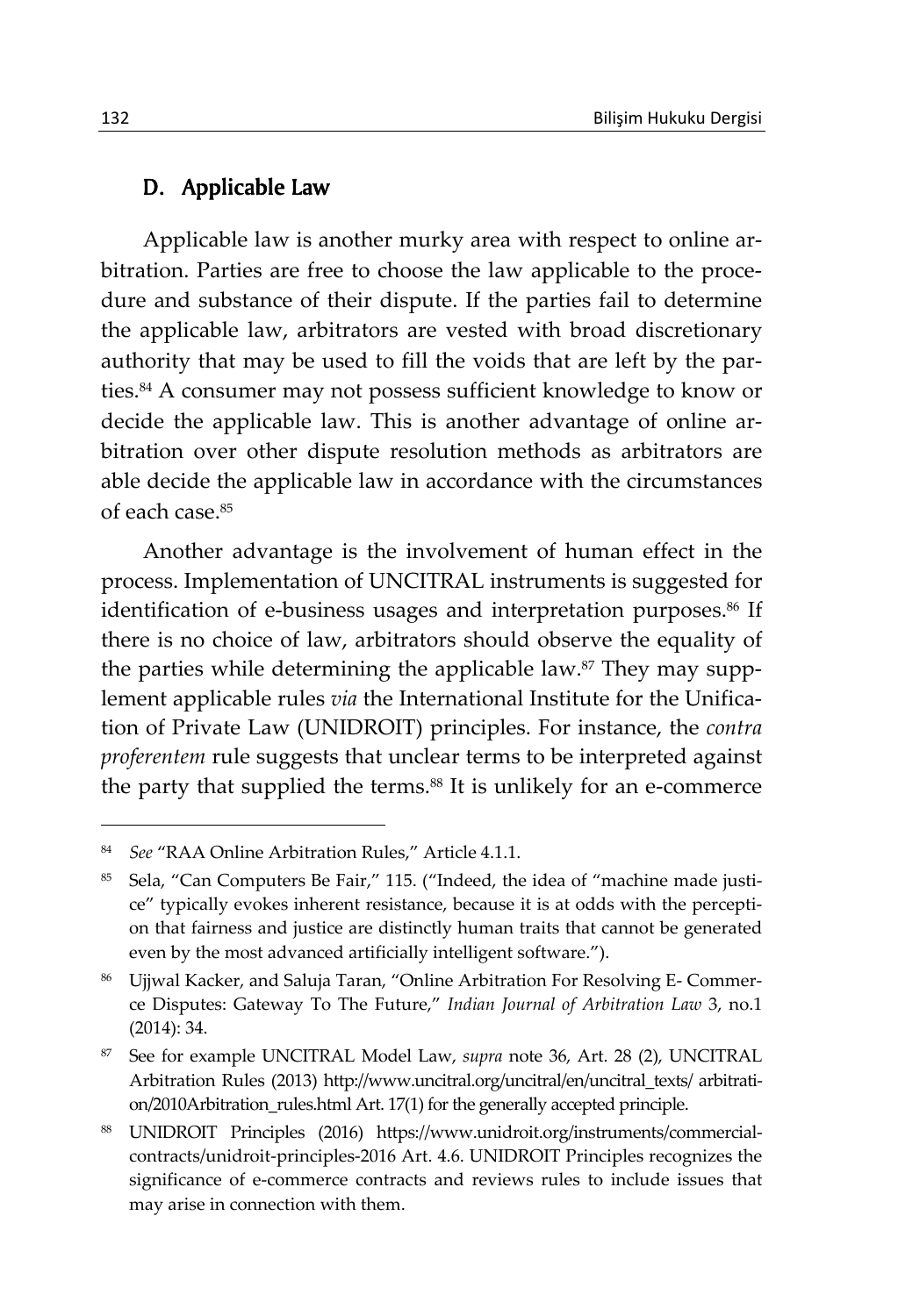consumer to supply the terms. In case of any ambiguity, the choice of law can be interpreted in favor of the consumer. This balance should be struck by online arbitrators as it would require human judgment within the context of fairness.

# E. Effective Remedy and Enforcement of an Online Arbitration Award

Arbitrators should render an award within the time limits set by online arbitration platforms. Generally, the duration for rendering an award varies between a few days and two weeks, but time extension may be granted if an award is not rendered within the time limit.<sup>89</sup> After parties receive an award, they may want to enforce it if the counter-party does not comply with the award voluntarily.

Online arbitration is preferred over other ODR mechanisms due to its relative simplicity in enforcement in jurisdictions that are signatory to the New York Convention. For recognition and enforcement, written arbitration agreement and duly authenticated arbitral award should be provided. These two requirements will be addressed as they may restrict online arbitration since everything is carried out by electronic means.

# **1. Written and Signed Arbitration Agreement**

Article II of the New York Convention requires arbitration agreements to be in writing and signed by the parties. This is to ensure that the parties have consented the arbitration agreement after having full knowledge of its existence. Online arbitration agreements are, however, not written on a paper, nor hand-signed by physicallydistant parties. For instance, they may agree on arbitration by clicking the box "I agree to the terms and conditions".<sup>90</sup> They may exchange

<sup>89</sup> Kaufmann-Kohler, Schultz, *Online Dispute Resolution*, 59.

<sup>90</sup> The validity of pre-determined arbitration agreements and the arbitrability of the disputes are affected as discussed above under the section III.A.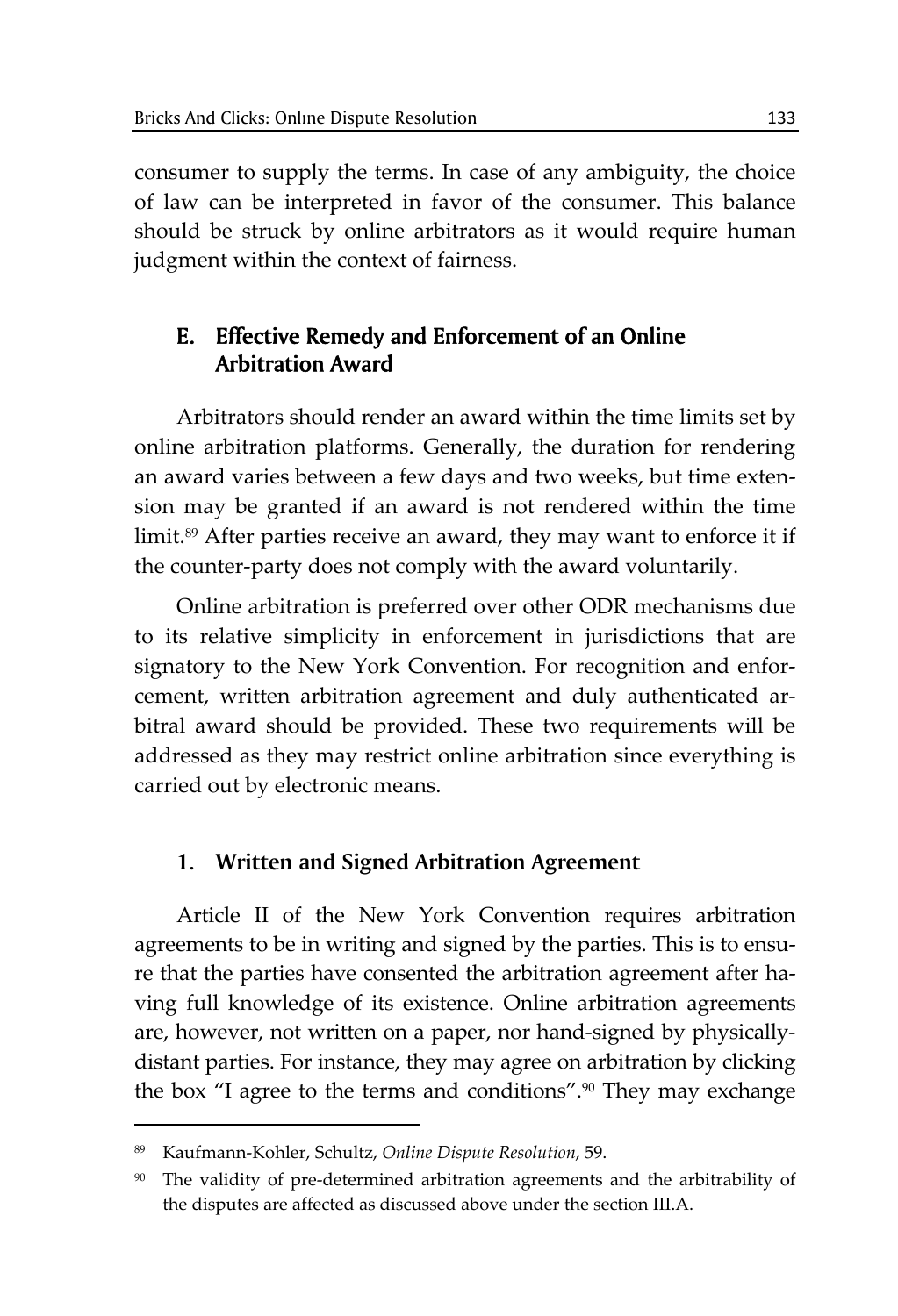emails and insert electronic signatures. The New York Convention accepts the exchange of letters, $91$  but does not mention electronic communications. This requires interpretation of the treaty.<sup>92</sup>

It may be inferred that non-inclusion of e-communications was not intentional as electronic communications did not exist at the time when the New York Convention was drafted in 1958.93 The rationale behind the written agreement is to prove parties' consent to arbitrate. With this rationale in mind, electronic agreements should be sufficient to demonstrate parties' intent to arbitrate their dispute.94 As far as the consent is explicit, parties should meet the formal requirements of the arbitration agreement by clicking the box or indicating their names under the statement that they agree to submit their dispute to final and binding arbitration.<sup>95</sup> If the terms and conditions including the arbitration agreement are only accessed by a hyperlink, there is no indication of agreement.<sup>96</sup> The student buying the sneakers goes online only for shopping. She does not think about committing herself to a dispute resolution mechanism. She may click the box without reading the terms or she may never notice the hyperlink. Thus, in order for such agreements to be

<sup>91</sup> The New York Convention, Art. II/2.

<sup>92</sup> Vienna Convention on the Law of Treaties Art.31, 32, *opened for signature* May 23, 1969, 1155 U.N.T.S. 331. The articles set rules for the interpretation of treaties. First, ordinary meaning of the terms in their context and in light of their purpose and object is considered. If there is still obscurity, the circumstances of its conclusion should be taken into account. Here, the time of the conclusion is the relevant circumstance while interpreting its applicability on electronic means. Both the US and Turkey are not a party to the convention but the rules are closely observed under Turkish law. The Constitution of Turkey gives precedence to international agreements over national laws and they become part of the legal system. Rules for interpretation of laws require the evaluation of ordinary meaning, purpose and relevant circumstances.

<sup>93</sup> Wahab, "The Global Information Society," 154.

<sup>94</sup> Haitham A. Haloush, "The Authenticity of Online Alternative Dispute Resolution Proceedings," *Journal of International Arbitration* 25, no. 3 (2008): 361.

<sup>95</sup> Haloush, "The Authenticity of Online Alternative Dispute Resolution Proceedings," 362.

<sup>96</sup> Jeffrey H. Dasdeel, "Consumer Click Arbitration, A Review of Online Consumer Arbitration Agreements," *Arbitration Law Review* 9 (2017): 4.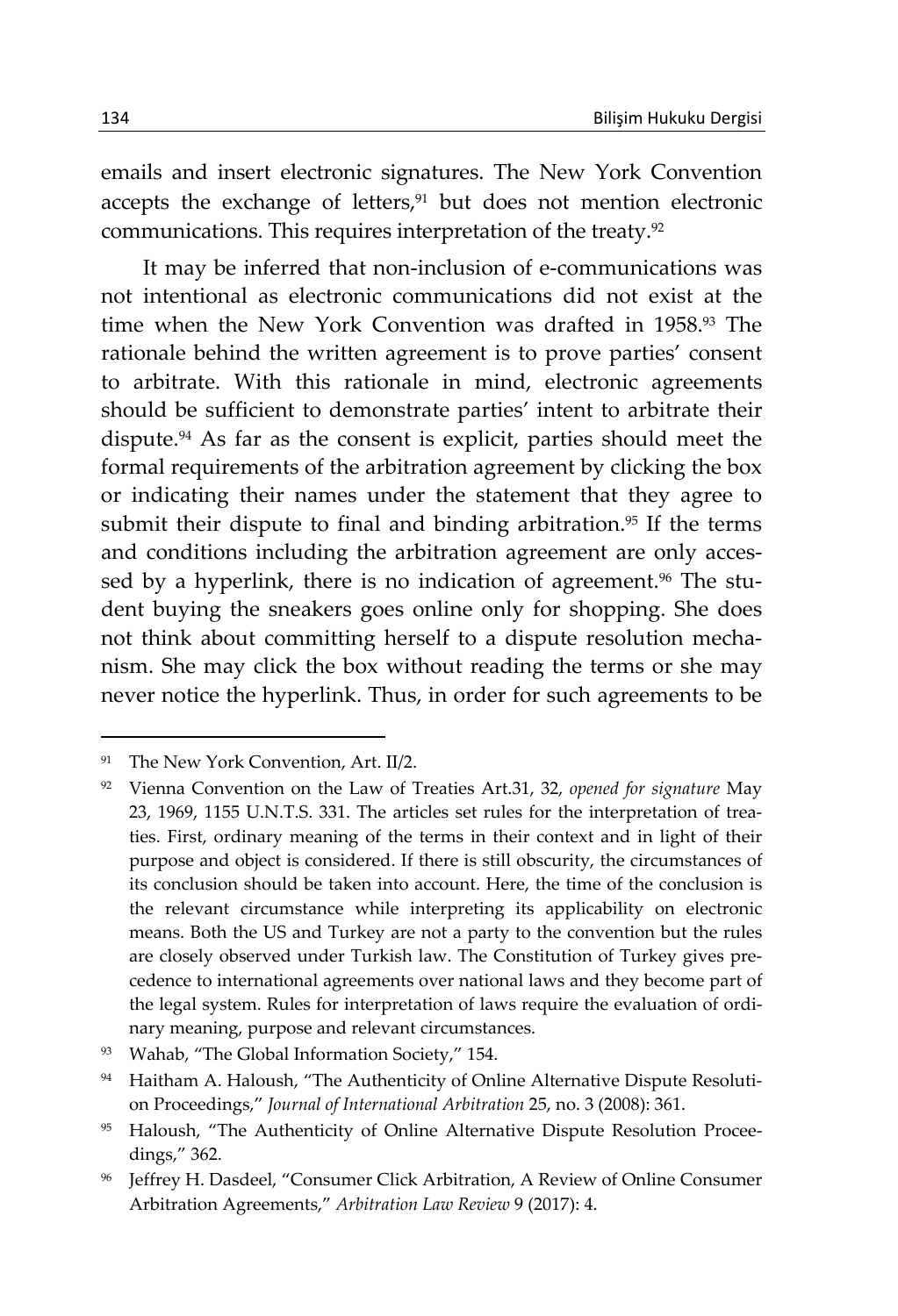valid, the consumer should be given proper notice about the existence of an arbitration agreement.97

In addition to Article II of the New York Convention, most of the jurisdictions require an arbitration agreement to be in writing. In terms of online arbitration agreements, courts generally consider whether there is a consent of the consumer, if so how it is taken. The US case law requires case-by-case analysis to determine the validity.

In *Specht v. Netscape Communications Corp.*, the Court found that reasonably prudent user of the website would not have known the terms and conditions that are given on the next scrollable screen.<sup>98</sup> The users cannot be considered consented to the terms of the agreement. In *Nicosia v. Amazon.com, Inc.*, the Court investigated the layout of the website and how user agreed to the terms. The Court stated that the design of the website is important to bind customer by the agreement.<sup>99</sup> The plaintiff asserted that conditions of use that contain arbitration provision are not enforceable because he did not consent.100 Amazon claimed that the plaintiff was bound by the agreement because he was given the notice "By placing your order, you agree to Amazon.com's privacy notice and conditions of use" before placing the order and conditions of use were hyperlinked.<sup>101</sup> The Court held that hyperlink was a conspicuous warning and the plaintiff is bound by the agreement because the plaintiff could not place the order without first clicking the terms.102 The Court draws the distinction with the *Specht* case, where there was no reference to terms and conditions.103 In another case, the Court deemed arbitration agreement to be null because the consumer was not asked to agree on anything although there was a hyperlink to the conditions

<sup>97</sup> Dasdeel, "Consumer Click Arbitration," 5.

<sup>98</sup> Specht v. Netscape Communications Corp. 306 F.3d.17, 33 (2d Cir. 2017)(United States).

<sup>99</sup> Nicosia v. Amazon.com, Inc. 84 F. Supp.3d 142, 153 (E.D.N.Y. 2016) (United States).

<sup>100</sup> Nicosia v. Amazon.com, Inc., 150.

<sup>101</sup> Nicosia v. Amazon.com, Inc., 150.

<sup>102</sup> Nicosia v. Amazon.com, Inc., 150.

<sup>103</sup> Nicosia v. Amazon.com, Inc., 151.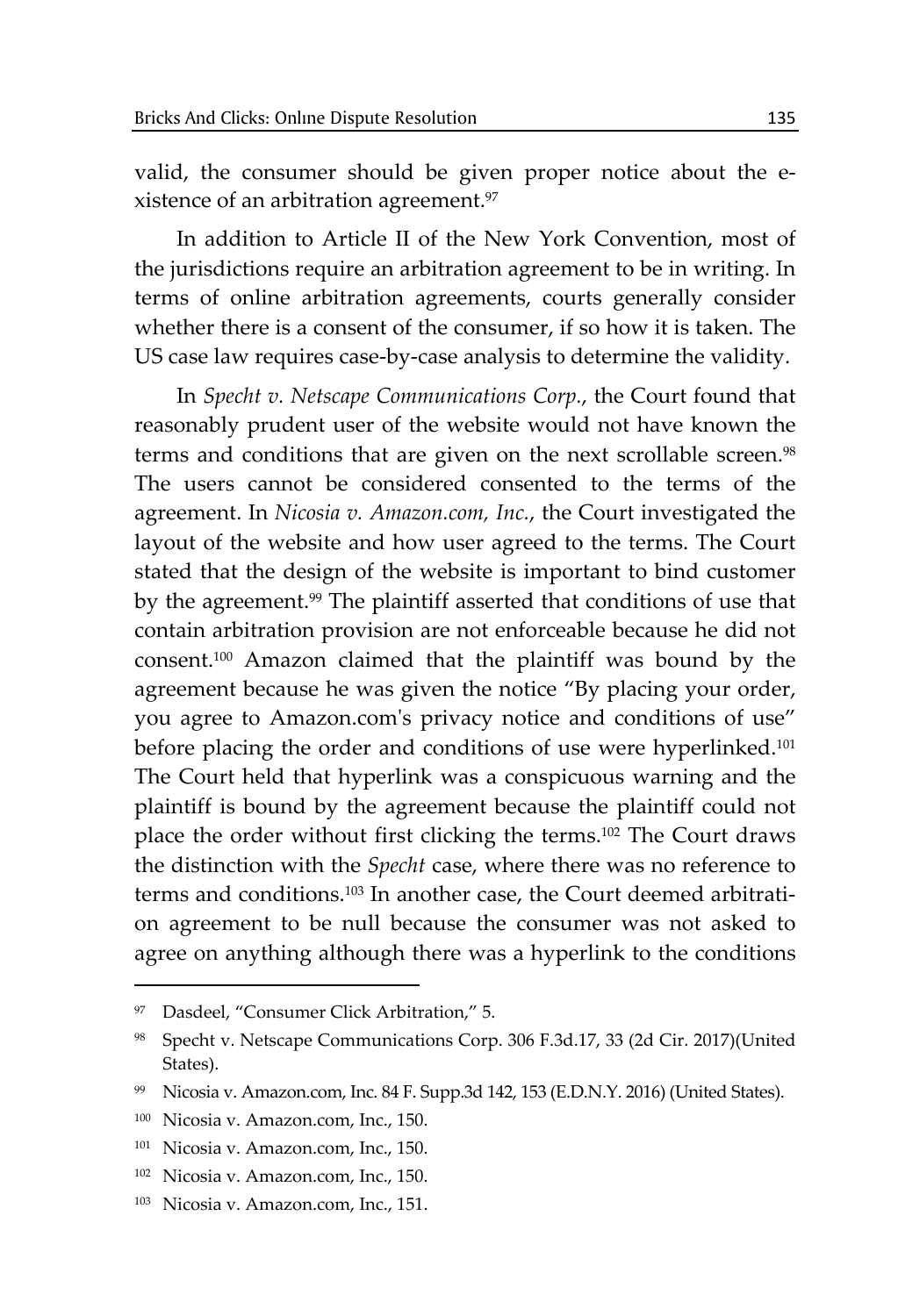at the end of each page.104 Under the US law, there is no clear rule to determine whether the user is bound by the agreement or not. The courts decide case-by-case basis. They look at whether the consumer could have known the existence of the arbitration agreement.

UNCITRAL Model Law also requires an arbitration agreement to be in writing. The Model Law defines what is meant by being in a written form and includes "electronic communication if the information contained therein is accessible so as to be usable for subsequent reference".105 Turkey has enacted its international arbitration legislation based on the Model Law in 2001 and recognized electronic communication as a written form.106 The Turkish Court of Appeals addressed the writing requirement in a case that is not related to an electronic arbitration agreement. The Court by referring to the arbitration law stated that arbitration agreements in electronic documents shall be valid and binding.107 This decision suggests that the consumer and the business representative do not have to come together to hand-sign the arbitration agreement. They may use e-mails and electronic signature to agree on online arbitration.

Turkish cases are silent on e-commerce arbitration agreements. As mentioned above, the case law addresses the arbitrability of the consumer disputes, rather than the validity of the electronic arbitration agreements. One of the objectives of the Code on Electronic Commerce is to set rules on informing consumers about the ADR mechanisms.108 When the laws are read together, consumer disputes should be resolved by online arbitration as an alternative or out-ofcourt method. The online arbitration agreement as a type of contract should be handled as other terms and should be valid if the consumer is properly notified.

<sup>104</sup> Nguyen v. Barnes & Noble, Inc., 763 F.3d 1171, 1175 (9th Cir. 2014) (United States).

<sup>105</sup> UNCITRAL Model Law, *supra* note 36, Art. 7(4).

<sup>106</sup> MTK, *supra* note 57, Art.4.

<sup>107</sup> Yar. 11. HD., E. 2015/1687, K. 2015/6696, 11.05.2015 [11th Civil Chamber of Court of Appeals, Application No 2015/1687, Decision No 2015/6696, Nov. 11, 2015].

<sup>108 6563</sup> Elektronik Ticaretin Duzenlenmesi Hakkinda Kanun [Code on Regulation of Electronic Commerce] Art. 3, para.ç.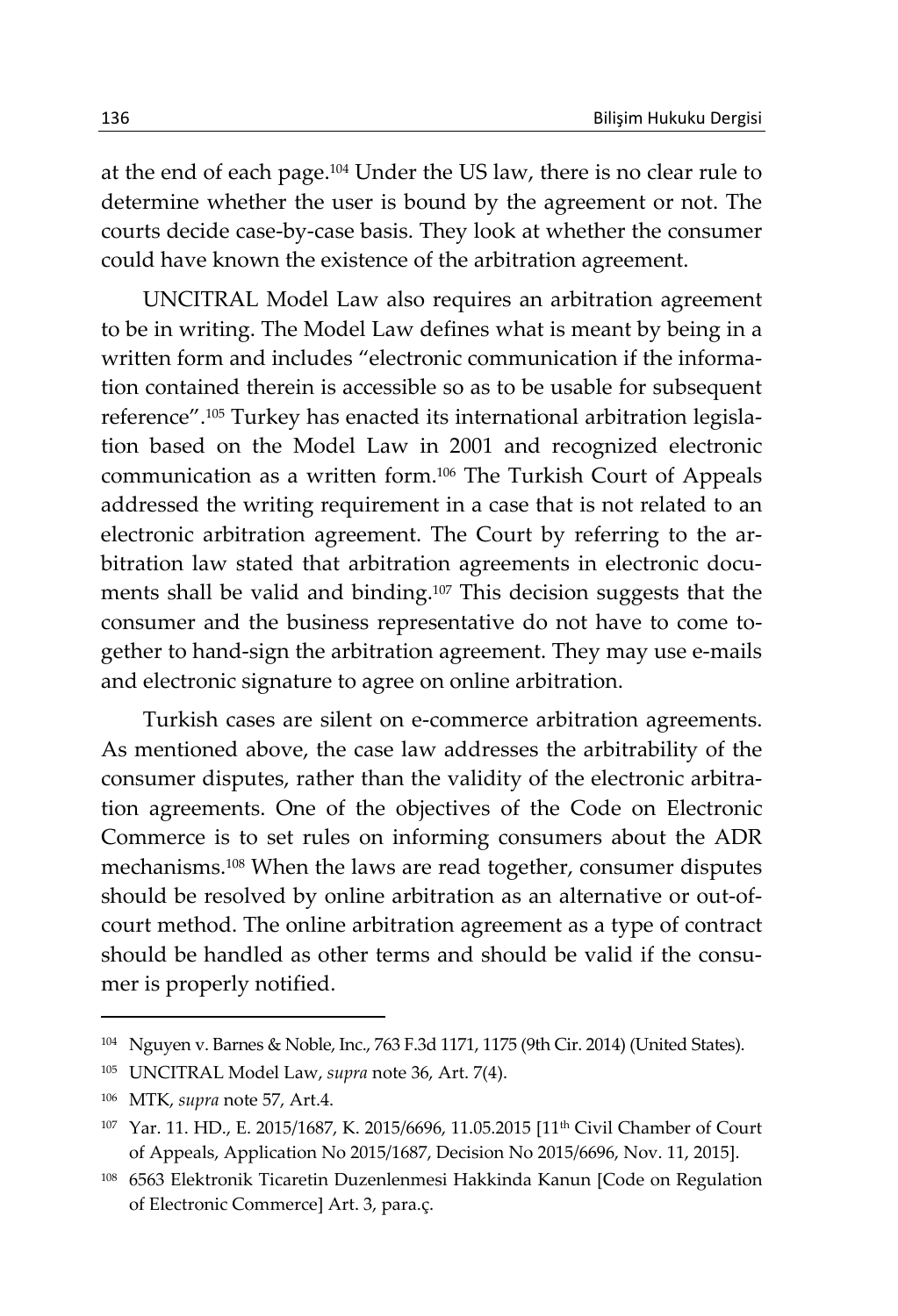# **2. Authenticated Original Award**

For recognition and enforcement of an award under the New York Convention, a duly authenticated original award or its certified copy should be supplied.109 A document is authenticated if it bears the signature indicating that it is genuine. Signature formality impedes online arbitration. In a digital and paperless era, signing documents becomes redundant.110 Echoing this view, E-Commerce Model Law sets out rules for an electronic signature to function and fulfill in a same way with traditional signatures.111 E-communication Convention is another international document addressing this issue. Recognizing the restrictions under the New York Convention, it interprets the term contract in a manner that covers arbitration agreements that are concluded by electronic means.112 Another document that works in harmony with these texts is the UNCITRAL Model Law on Electronic Signature that provides equivalence of hand-written and electronic signatures.<sup>113</sup>

<sup>109</sup> The New York Convention, Art. IV/1/a.

<sup>110</sup> Haloush, "The Authenticity of Online Alternative Dispute Resolution Proceedings," 362.

<sup>&</sup>lt;sup>111</sup> UNCITRAL, "Model Law on Electronic Commerce", Art. 7. ("1) Where the law requires a signature of a person, that requirement is met in relation to a data message if: (a) a method is used to identify that person and to indicate that person's approval of the information contained in the data message; and (b) that method is as reliable as was appropriate for the purpose for which the data message was generated or communicated, in the light of all the circumstances, including any relevant agreement.").

<sup>112 &</sup>quot;United Nations Convention on the Use of Electronic Communications in International Contracts, 2005," accessed November 11, 2018,

http://www.uncitral.org/uncitral/en/uncitral\_texts/electronic\_commerce/2005Co nvention.html, Art.1. Only 11 countries are party to the Convention whose main objective is to promote electronic communications in international contracts by overcoming the formal obstacles set by some treaties such as the New York Convention and the CISG.

<sup>113 &</sup>quot;UNCITRAL Model Law on Electronic Signature, 2001," accessed November 11, 2018, http://www.uncitral.org/uncitral/en/uncitral\_texts/electronic\_commerce/2001Mo del\_status.html html. Legislation based on or influenced by this Model Law has been adopted in 32 States.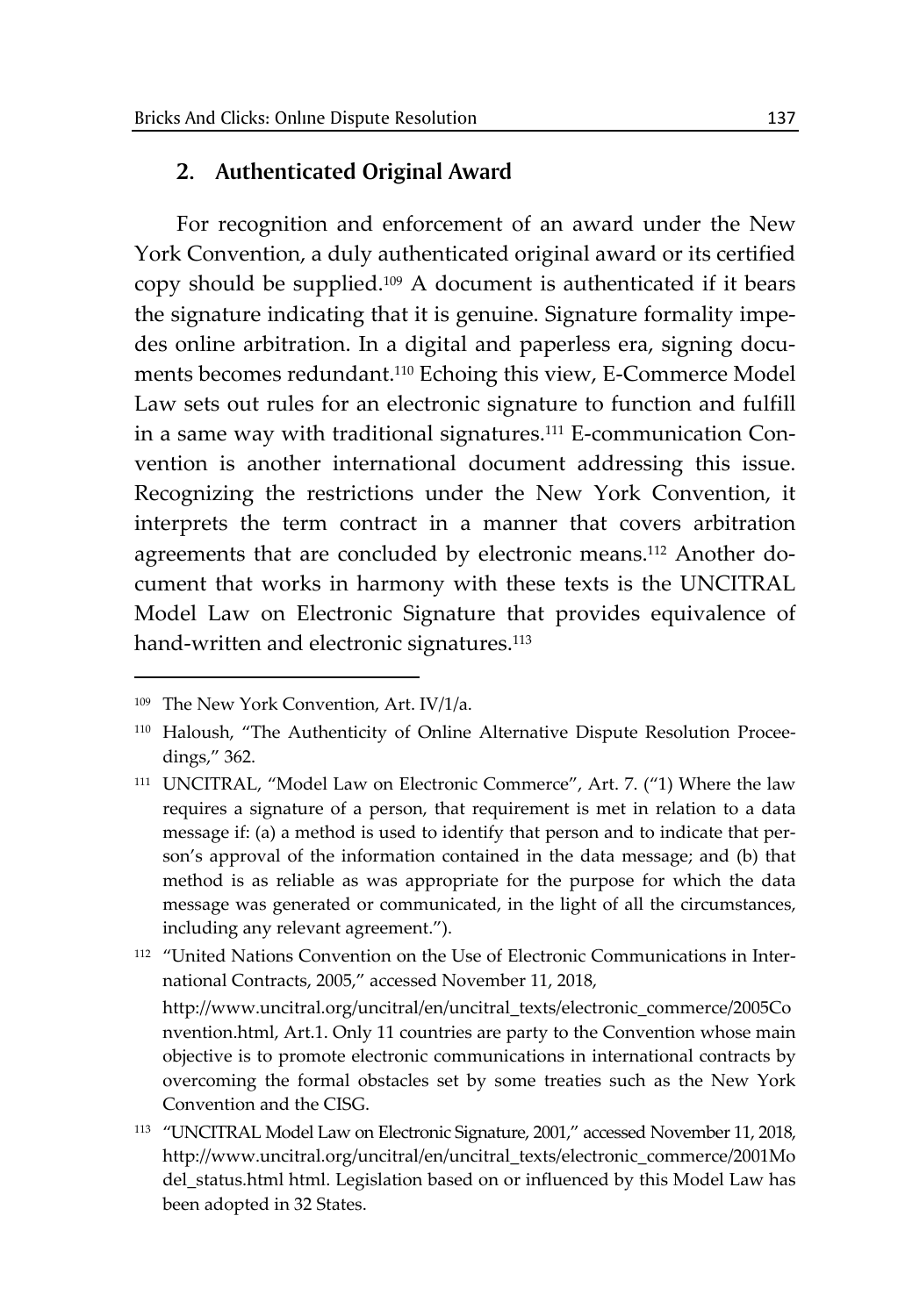Similarly, EU Directive on e-commerce<sup>114</sup> and e-signature<sup>115</sup> establishes that electronic contracts and signatures shall be given same legal status as paper contracts and hand-written signatures respectively. There is no explicit reference to arbitration agreements and awards however cross-border arrangements, development of international e-commerce and interoperability of the contracts are the reasons behind the e-signature rules.116 The rules aim at increasing consumer confidence in e-communication and e-commerce.117 The aim and the wording of the rules indicate that online arbitration agreements and awards are valid under EU law.

Institutional rules have different approaches. The CIETAC requires an arbitral award to be in writing and signed without detailing the signature requirements.118 The RAA rules explicitly allow digital signature.<sup>119</sup>

Turkey is not a party to the E-communication Convention and did not adopt the model laws *verbatim*, but enacted parallel legislation. The law on e-signatures gives e-signature the same legal effect as the hand-written signature. The transactions that require official form or proceeding cannot be done by e-signature.120 Arbitration agreement and award are not among them.121 The laws and regulations on e-commerce and e-communications enacted pursuant to EU

<sup>114</sup> Directive 2000/31/EC of the European Parliament and of the Council of 8 June 2000 on certain legal aspects of information society services, in particular electronic commerce, in the Internal Market ('Directive on electronic commerce'), O.J. (L 178) (EC).

<sup>115</sup> Directive 1999/93/EC of the European Parliament and of the Council of 13 December 1999 on a Community framework for electronic signatures, O.J. (L13/12) (EC).

<sup>116</sup> Directive 1999/93/EC, at Preamble para 23.

<sup>117</sup> Directive 1999/93/EC, at Preamble para. 24.

<sup>118 &</sup>quot;CIETAC Online Arbitration Rules," Art. 39.

<sup>119 &</sup>quot;RAA Online Arbitration Rules," Art. 5.1.4.

<sup>120 5070</sup> Elektronik İmza Kanunu [Code on Electronic Signatures], Art. 5.

<sup>&</sup>lt;sup>121</sup> Some transactions are subject to official form that should be carried out before a public officer as named by law. For instance sale of immovable property should be done before land registrar.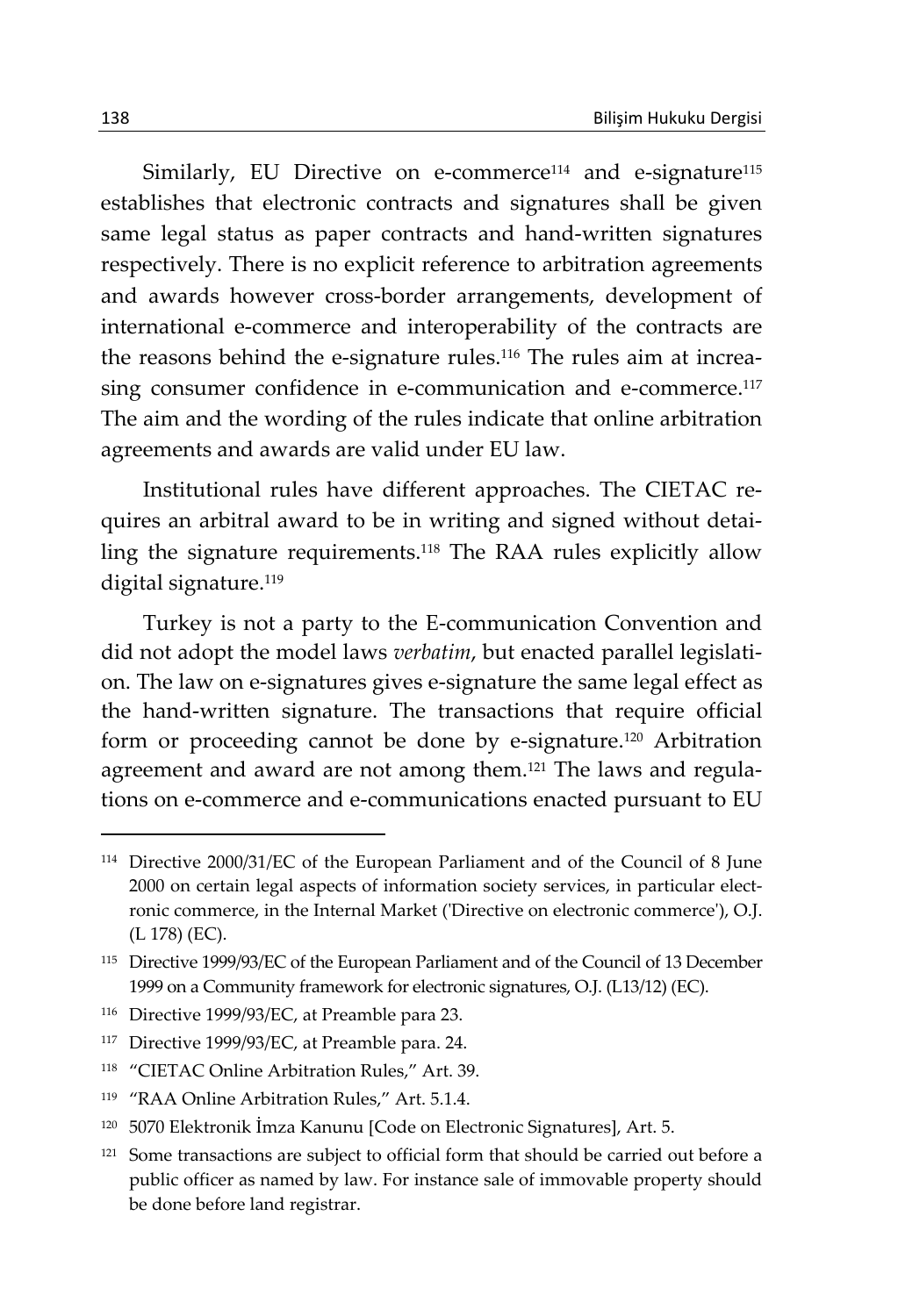directives as a part of harmonization policy particularly mention the consumers and provide additional protection.122

Written form and authentication are the main challenges to online arbitration since they attack its most significant advantage, enforceability. Current international, regional and national rules try to address the issue in multiple facets and it seems like there is a convincing evidence that online arbitral awards are enforceable regardless of the formal requirements. These formalities are not considered as a factual obstacle for online awards anymore since arbitrators can always print out the award, sign, and send it to the parties even if it would be impractical.123 Hybrid solutions bringing offline and the online world together should be accepted for online arbitration awards. Regardless of the abovementioned obstacles, if existing traditional legal rules are broadly interpreted harmoniously with modern technological advances, online arbitration is most likely to survive. 124

# V. CONCLUSION

 $\overline{a}$ 

Notwithstanding the challenges to online arbitration, Turkish law mechanisms show great adaptability to it. The most important challenge to overcome is the arbitrability of consumer disputes under Turkish law. The laws do not explicitly prohibit voluntary arbitration of consumer disputes. When the laws are read together, arbitration as one of the ADR mechanisms should be applicable to consumer disputes. Most and foremost, if the laws aim to protect the consumers, online arbitration should be made available for consumer disputes as it provides effective, quick, and budget-friendly remedies.

<sup>122</sup> *See* Code on Regulation of Electronic Commerce; *see* 5809 Elektronik Haberlesme Kanunu [Code on Electronic Communication]; see also Ticari Iletisim ve Ticari Elektronik Iletiler Hakkinda Yonetmelik [Regulation on Commercial Communication and Commercial Electronic Correspondence] Resmi Gazete [RG] [Official Gazette] 29417, Jan. 15, 2015 for reasons of legislation.

<sup>123</sup> Haloush, "The Authenticity of Online Alternative Dispute Resolution Proceedings," 362.

<sup>124</sup> Wahab, "The Global Information Society," 168.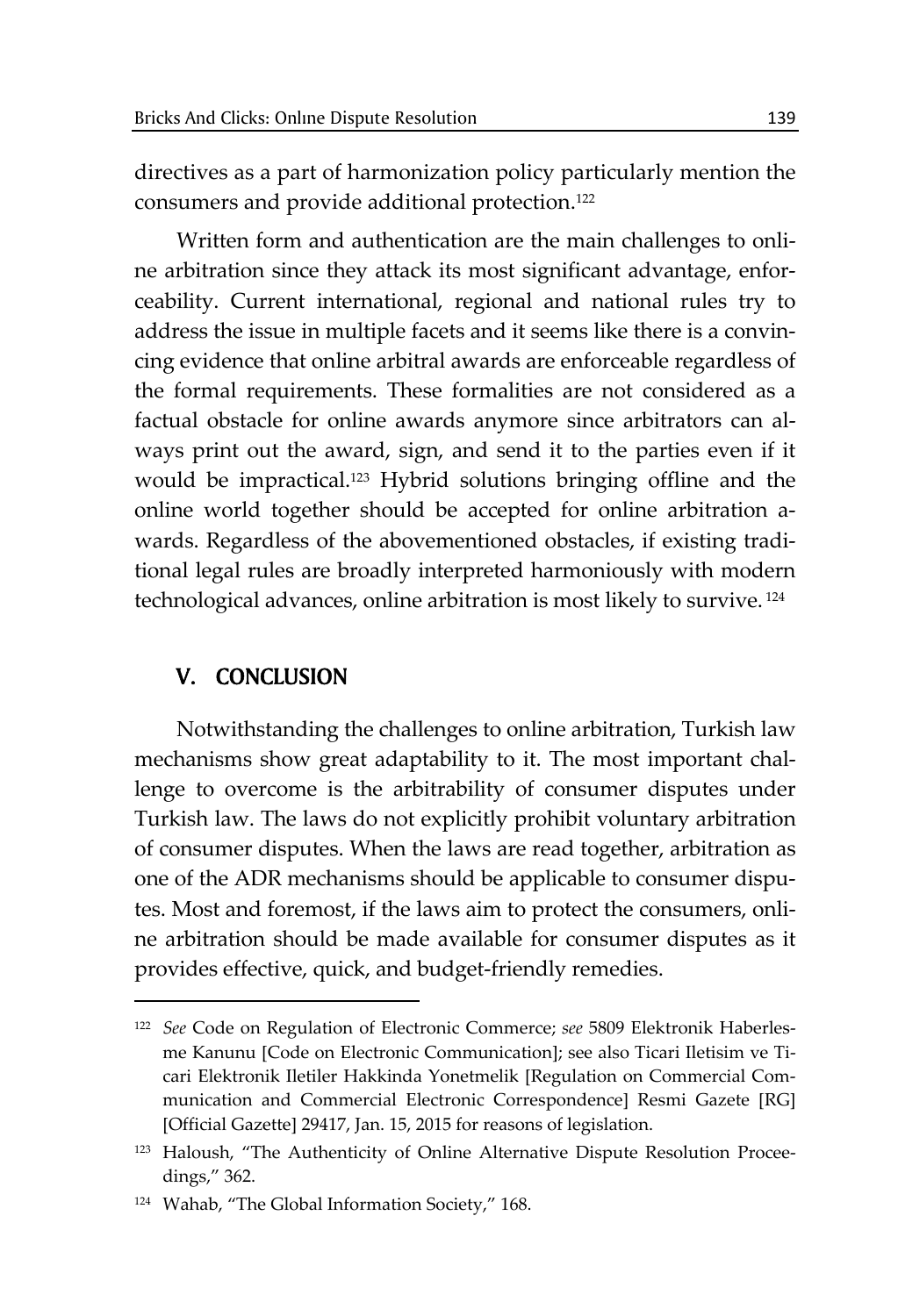The questions regarding the remaining challenges, such as writing requirement and authentication of agreements and awards are not answered under Turkish law. Approaches of courts from other jurisdictions, where online arbitration is practiced, may be taken as guidelines. The rules on e-communication, e-signatures, and ecommerce are in harmony with modern jurisdictions. To establish an online arbitration practice, Turkey does not necessarily have to enact additional legislation. However, in order to avoid conflicts and ambiguity, the statutes can be renovated to allow online arbitration for consumer disputes.

Being a part of a regional organization with established practice would minimize the precedence or regulation-related problems. The regional organizations offer a better solution since they address cross-border disputes for the countries that have necessary national legislation to establish online arbitration. Therefore, Turkey's accession to the EU ODR platform would make resolution of cross-border disputes within the region easier. Being a part of the platform, Turkey can provide services *via* ISTAC. ISTAC need not to implement new rules, as the EU ODR platform will cover the electronic management of the cases. The disputes can be resolved by current rules. By following the arbitration institutions that currently offer online arbitration rules, ISTAC may implement or reform its rules in the future if it finds appropriate.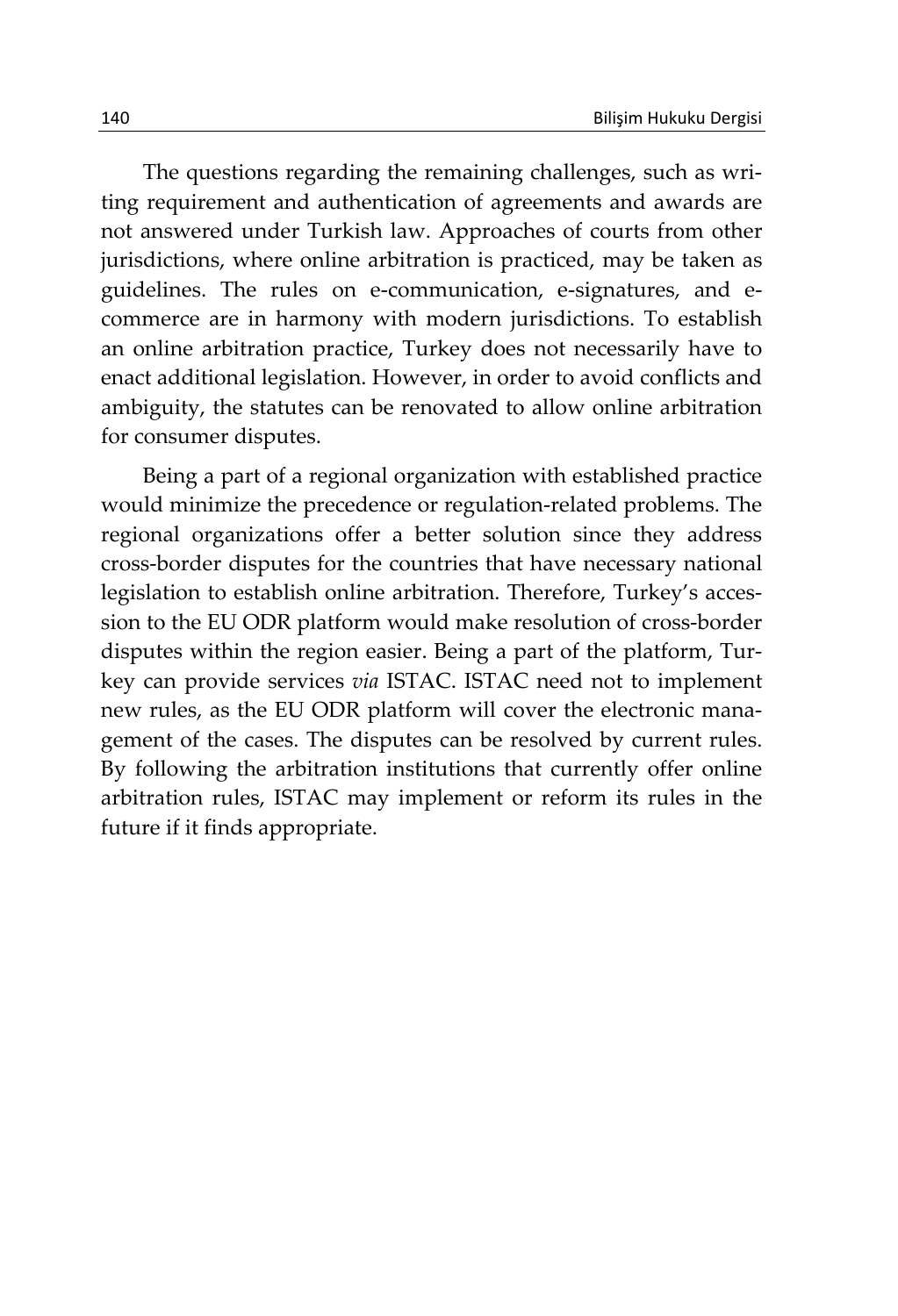## BIBLIOGRAPHY

# Secondary Resources

- Albornoz, Maria Mercedes, and Martin, Nuria González. "Feasibility Analysis of Online Dispute Resolution in Developing Countries." *University of Miami Inter-American Law Review* 44, no. 1 (2012): 39-61.
- Asia-Pasific Economic Cooperation Economic Committee Project in Implementation, Workshop for Developing a Collaborative Framework for Online Dispute Resolution, EC 05 2018A, 2018.
- Belohlavek, Alexander J. "Importance of Seat of Arbitration in International Arbitration: Delocalization and Denationalization of Arbitration as an Outdated Myth." *ASA Bulletin* 31, no. 2 (2013): 262-292.
- Benyekhlef, Karim. "Online Dispute Resolution." *Lex Electronica* 10, no. 2 (2005), 1-129.
- Cortés, Pablo. *Online Dispute Resolution for Consumers, in Online Dispute Resolution: Theory and Practice: A Treatise on Technology and Dispute Resolution*. Mohammed Salahudine Abdel Wahab et al. eds. Eleven International Publishing, 2012.
- Dasdeel, Jeffrey H. "Consumer Click Arbitration, A Review of Online Consumer Arbitration Agreements." *Arbitration Law Review* 9 (2017): 1-19.
- De Boisséson, Matthieu, and Thomas Clay. "Recent Developments in Arbitration in Civil Law Countries." *International Arbitration Law Review* 1 (1998): 150.
- E-Commerce Mediation Committee. Accessed November 3, 2018. https://www.ecmc.or.kr/ecmceng/subIndex/228.do.
- European Commission. "Online Dispute Resolution." Accessed November 11, 2018. https://ec.europa.eu/consumers/odr/main/?event=main. home2.show.
- Goodman, Joseph W. "The Pros and Cons of Online Dispute Resolution: An Assessment of Cyber-Mediation Websites." *Duke Law and Technology Review* 4 (2003): 1-16.
- Haloush, Haitham A. "The Authenticity of Online Alternative Dispute Resolution Proceedings." *Journal of International Arbitration* 25, no. 3 (2008): 355-364.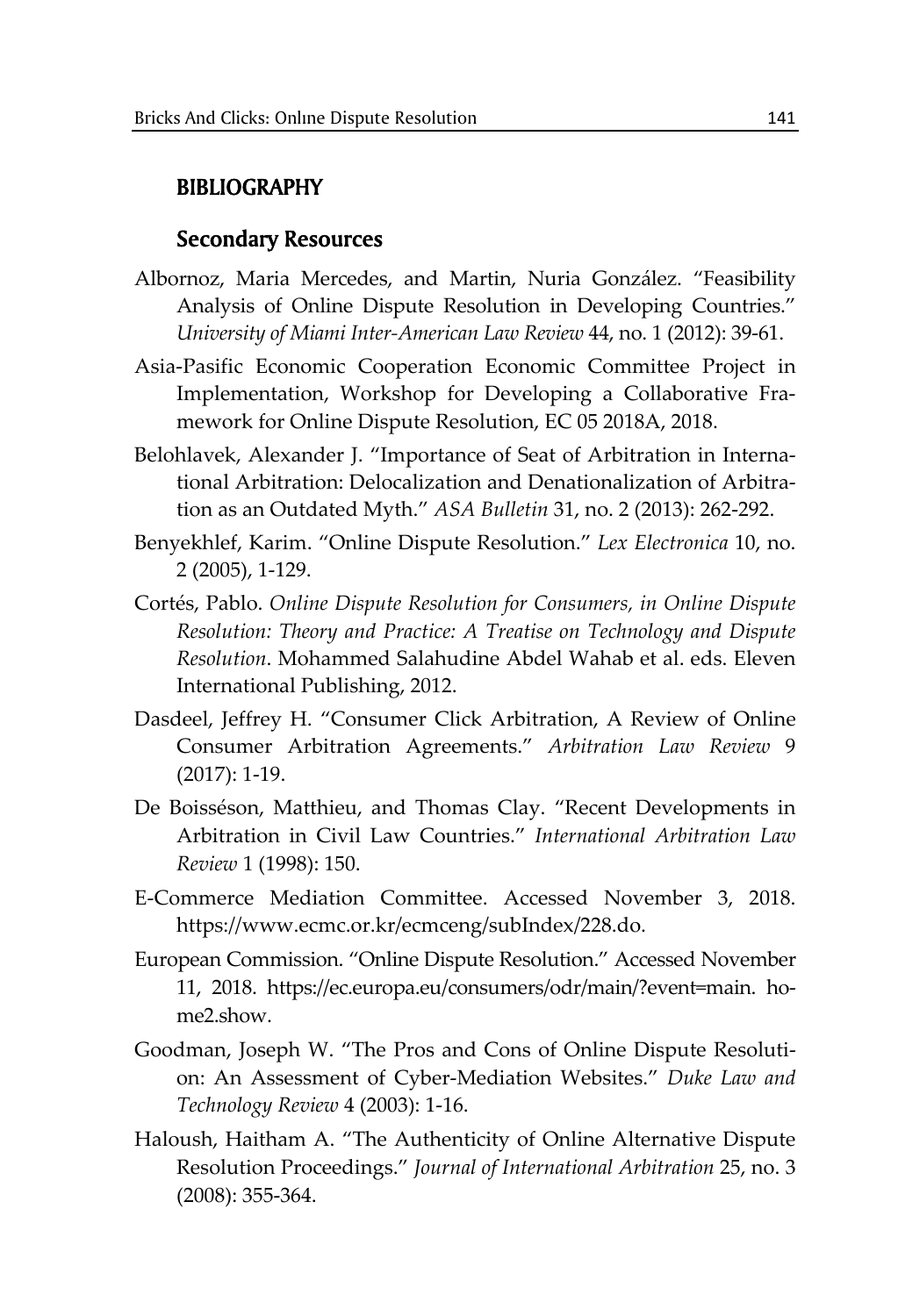- Haydock, R.S, and Henderson Jennifer D. "Arbitration and Civil Justice: An American Historical Review and Proposal for a Private/Arbitral and Public/Judicial Partnership." *Pepperdine Dispute Resolution Law Journal* 2, no. 2 (2002): 141-198.
- Heiskanen, Veijo. "Dispute Resolution in International Electronic Commerce." *Journal of International Arbitration* 16, no. 3 (1999): 29-44.
- Hill, Jonathan. *Cross-Border Consumer Contracts*, Oxford Private International Law Series, 2008.
- Yu, Hong-Lin, and Motassem Nasir. "Can Online Arbitration Exist Within the Traditional Arbitration Framework?" *Journal of International Arbitration* 20, no. 5 (2003): 455-473.
- Kacker, Ujjwal, and Saluja Taran. "Online Arbitration For Resolving E-Commerce Disputes: Gateway To The Future." *Indian Journal of Arbitration Law* 3, no.1 (2014): 31-44.
- Katsh, Ethan, and Janet Rifkin. *Online Dispute Resolution: Resolving Conflicts in Cyberspace.* San Francisco (CA): Jossey-Bass Publishers, 2001.
- Kaufmann-Kohler, Gabrielle, and Thomas Schultz. *Online Dispute Resolution: Challenges for Contemporary Justice.* The Hague: Kluwer Law International, 2004.
- Kurtulan, Gokce. "Turk Hukukunda Tuketici Uyusmazliklarinin Tahkime Elverisliligi [Arbitrability of Consumer Disputes under Turkish Law]." *Turkiye Barolar Birligi Dergisi* 131 (2017): 239-260.
- Lavi, Dafna. "Three Is Not a Crowd: Online Mediation-Arbitration in Business to Consumer Internet Disputes." *University of Pennsylvania Journal of International Law* 37, no. 3 (2016): 871-941.
- Lugo, Gustavo Alcocer, and Abraham Diaz Arceo. "Digital Business in Mexico: Overview." *Thomson Reuters Practical Law.* Accessed November 3, 2018. https://uk.practicallaw.thomsonreuters.com/w-012- 0309?transitionType=Default&contextData=(sc.Default)&firstPage= true&comp=pluk&bhcp=1.
- Organization of American States. "Draft Electronic Resolution of Cross-Border E-Commerce Consumer Disputes*.*" Accessed November 3, 2018. http://www.oas.org/dil/esp/CIDIPVII\_proteccion\_al\_consumidor\_uni ted\_states\_guia\_legislativa\_anexo\_A.pdf.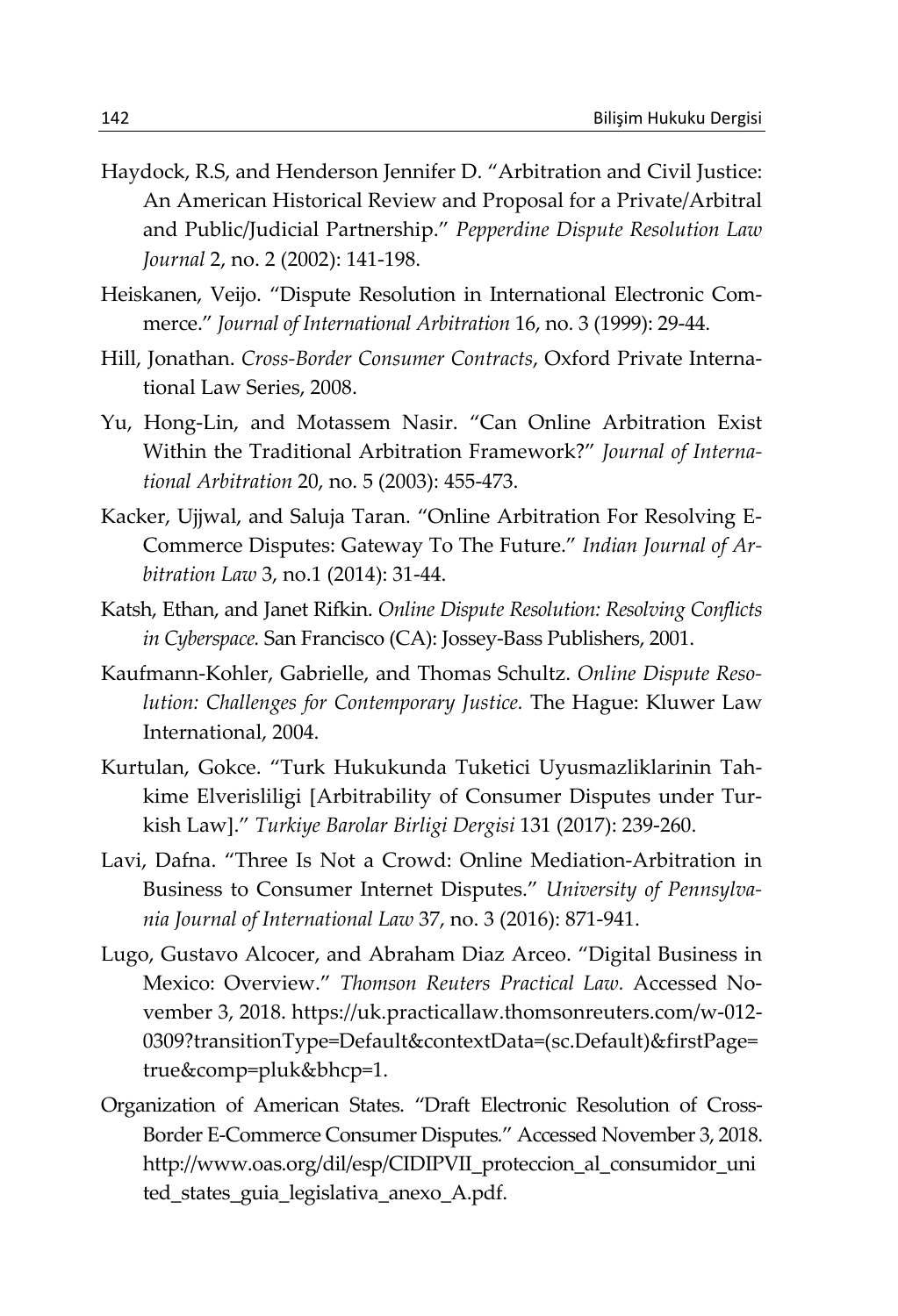- Rainey, Daniel. *ODR and Culture, in Online Dispute Resolution: Theory and Practice: A Treatise on Technology and Dispute Resolution*, eds., Mohammed Salahudine Abdel Wahab et al. eds. Eleven International Publishing, 2012.
- Rule, Colin, Vikki Rogers, and Louis Del. Duca "Designing Global Consumer Online Dispute Resolution (ODR) System for Cross-Border Small Value-High Volume Claims – OAS Developments." *Uniform Commercial Code Law Journal* 42 (2010): 221-264.
- Russian Arbitration Association (RAA). Accessed November 3, 2018. https://arbitration.ru/en/.
- Salter, Shannon. "Online Dispute Resolution and Justice System Integration: British Columbia's Civil Resolution Tribunal." *Windsor Yearbook of Access to Justice* 34 (2017): 112-129.
- Schellekens, Maurice. "Online Arbitration and E-commerce." Electronic *Communication Law Review* 9 (2002): 113-125.
- Sela, Ayelet. "Can Computers Be Fair: How Automated and Human-Powered Online Dispute Resolution Affect Procedural Justice in Mediation and Arbitration." *Ohio State Journal on Dispute Resolution* 33, no. 1 (2018): 91-148.
- Internet World Stats. "Usage and Population Statistics." Accessed December 11, 2018. https://www.internetworldstats.com/top20.htm.
- Vahrenwald, Arnold. "Joint Research Centre of the EC Report on Outof-Court Dispute Settlement Systems for E-Commerce." *Report on Legal Issues: Part IV—Arbitration*. Out-of-Court Dispute Settlement Systems for E-Commerce. Italy, 2000. accessed November 11, 2018. https://tbplaw.com/data/part4.pdf.
- Wahab, Mohamad Salahudine Abdel. "The Global Information Society and Online Dispute Resolution: A New Dawn for Dispute Resolution." *Journal of International Arbitration* 21, no. 2 (2004): 143-168.
- Wahab, Mohammed Salahudine Abdel. *ODR and E-arbitration, in Online Dispute Resolution: Theory and Practice: A Treatise on Technology and Dispute Resolution*. eds., Mohammed Salahudine Abdel Wahab et al. Eleven International Publishing, 2012.
- Yesilova, Bilgehan. "6502 sayılı Yeni Tuketicinin Korunmasi Hakkinda Kanun'a Gore Tuketici Uyusmazliklarinin Çozumu Usulu ve Yargilama Kurallari [Resolution Procedure and Rules for Consumer Disputes under the Code of Protection of Consumer numbered 6502]." *Terazi Hukuk Dergisi* 9 (2014): 107-148.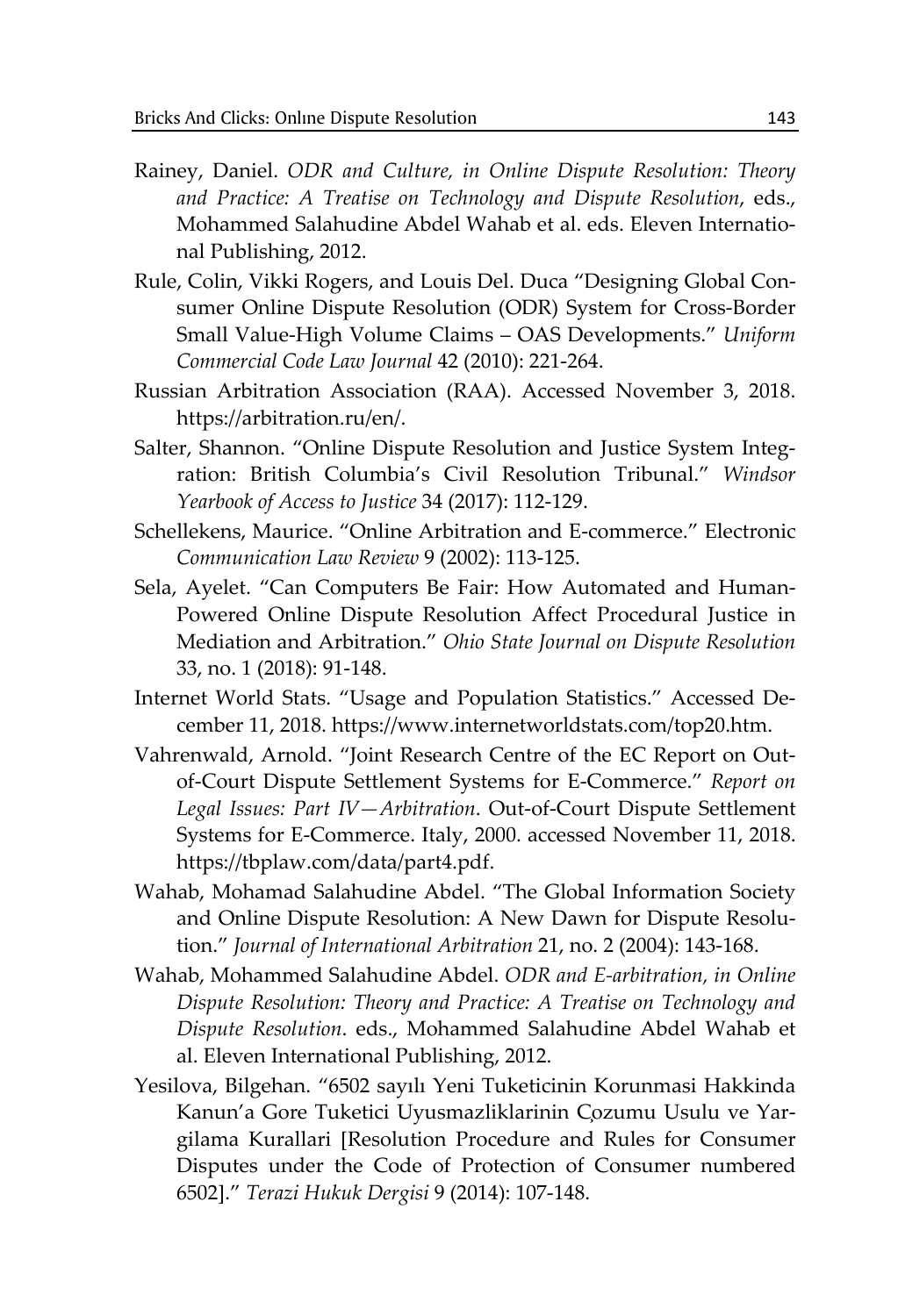Yuthayotin, Suatip. *Access to Justice in Transnational B2C E-Commerce: A Multidimensional Analysis of Consumer Protection Mechanisms*. Switzerland: Springer International Publishing, 2015.

# Rules and Regulations

- 4686 Milletlerarasi Tahkim Kanunu [MTK] [Code of International Arbitration].
- 5070 Elektronik Imza Kanunu [Code on Electronic Signatures].
- 5809 Elektronik Haberlesme Kanunu [Code on Electronic Communication].
- 6100 Hukuk Muhakemeleri Kanunu [Code of Civil Procedure].
- 6325 Hukuk Uyusmazliklarinda Arabuluculuk Kanunu [Code of Mediation in Law Civil Disputes].
- 6502 Tuketicinin Korunmasi Hakkinda Kanun [Code on Consumer Protectıon].
- 6563 Elektronik Ticaretin Duzenlenmesi Hakkinda Kanun [Code on Regulation of Electronic Commerce]
- CIETAC Online Arbitration Rules, 2015. Accessed December 11, 2018. http://bj.cietac.org/index/rules/4760665e7716e27f001.cms.
- UNCITRAL. "Convention on the Recognition and Enforcement of Foreign Arbitral Awards, 1958." Accessed December 11, 2018.
- http://www.uncitral.org/uncitral/en/uncitral\_texts/arbitration/NYConve ntion.html.
- Council Directive 93/13/EEC of 5 April 1993 on Unfair Terms in Consumer Contracts O.J. (L95/29) para Q of the annex.
- Decision No 1/95 of the EC-Turkey Association Council of 22 December 1995 on Implementing the Final Phase of the Customs Union O.J. (L 35).
- Directive 1999/93/EC of the European Parliament and of the Council of 13 December 1999 on a Community framework for electronic signatures, O.J. (L13/12) (EC).
- Directive 2000/31/EC of the European Parliament and of the Council of 8 June 2000 on certain legal aspects of information society services, in particular electronic commerce, in the Internal Market ('Directive on electronic commerce'), O.J. (L 178) (EC).
- Directive 2009/22/EC of the European Parliament and of the Council of 23 April 2009 on injunctions for the protection of consumers' interests O.J. (L 304/1).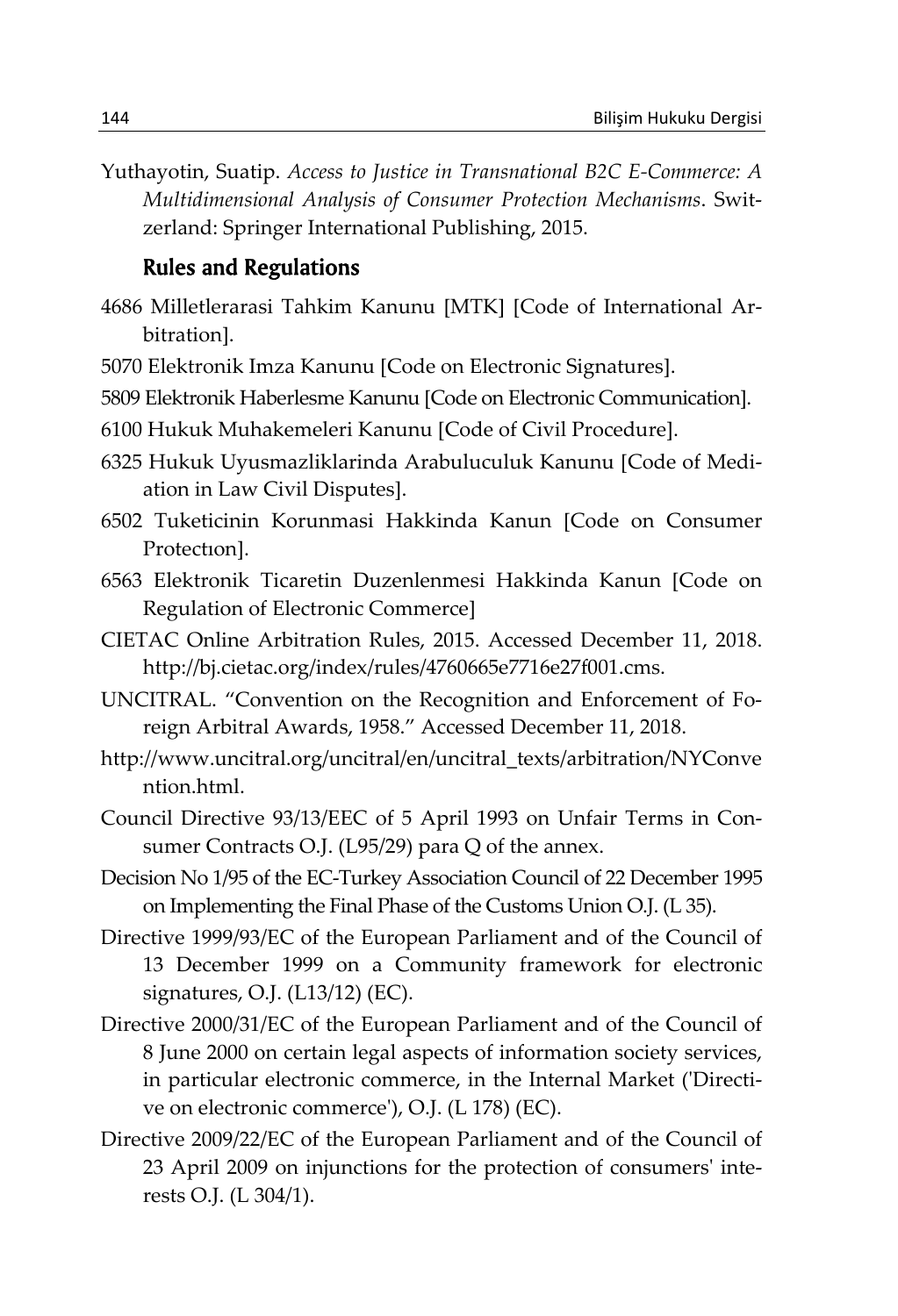- Directive 2009/22/EC of the European Parliament and of the Council of 23 April 2009 on injunctions for the protection of consumers' interests O.J. (L 304/1) para 30.
- Opinion 2017/C 075/22 of the European Economic and Social Committee on Enhancement of EU-Turkey Bilateral Trade Relations and Modernization of the Customs Union O.J. (C 75) 1.12.
- Regulation 2006/2004 of the European Parliament and of the Council of 27 October 2004 on cooperation between national authorities responsible for the enforcement of consumer protection laws (the Regulation on consumer protection cooperation), O.J. (L 304/1).
- T.C. Gumruk ve Ticaret Bakanligi Karar No: 77002794-405 Konu: Tuketici Hakem Heyetlerinin Yeniden Yapilandirilmasi, 9.07.2018 [Republic of Turkey Ministry of Customs and Commerce Decree No: 77002794-405 Subject: Restructuring Consumer Arbitral Tribunals, July 9, 2018][Restructuring Decree].
- The Inter-American Juridical Committee Res. CJI/ RES. 227 (LXXXIX-O/16), Oct. 3-14, 2016.
- Ticari Iletisim ve Ticari Elektronik Iletiler Hakkinda Yonetmelik [Regulation on Commercial Communication and Commercial Electronic Correspondence] Resmi Gazete [RG] [Official Gazette] 29417, Jan. 15, 2015.
- Tuketici Hakem Heyetleri Yonetmeligi [Regulation on Consumer Arbitral Tribunals], Resmi Gazete [RG] [Official Gazette] 29188, Nov. 27, 2014.
- Tuketici Sozlesmelerindeki Haksiz Sartlar Hakkinda Yonetmelik [Regulation on Unfair Terms in Consumer Contracts], Resmi Gazete [RG] [Official Gazette] 29033, Jan. 17, 2014 Annex 1, para. 1(n).
- UN. "Convention on Contracts for the International Sale of Goods, 1980." Accessed December 11, 2018. http://www.uncitral.org/uncitral/en/ uncitral\_texts/sale\_goods/1980CISG.html.
- UN. "Convention on the Use of Electronic Communication in International Contracts, 2005." Accessed December 11, 2018.
- http://www.uncitral.org/uncitral/en/uncitral\_texts/electronic\_commerce /2005Convention.html.
- UNCITRAL. "Model Law on Electronic Commerce 1996." Accessed December 11, 2018. http://www.uncitral.org/uncitral/en/uncitral\_ texts/electronic\_commerce.html.